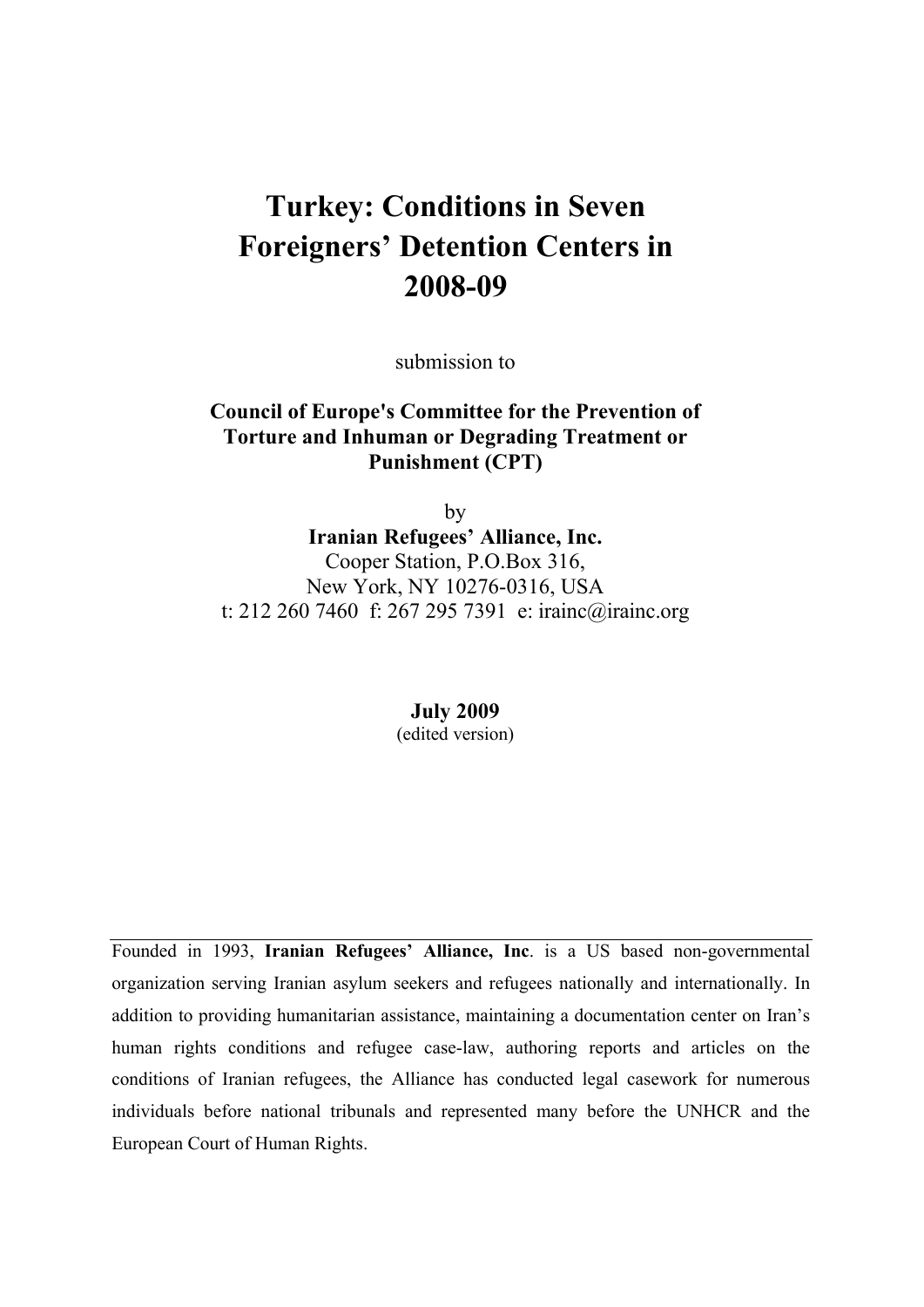# **Turkey, Conditions in Seven Foreigners' Detention Centers in 2008-09**

| A.             | Silopi Police Headquarters (8 to 31 January 2008)<br>Capacity and number of inmates                                                                                                                                                                                                                | 1<br>$\mathbf{1}$       |
|----------------|----------------------------------------------------------------------------------------------------------------------------------------------------------------------------------------------------------------------------------------------------------------------------------------------------|-------------------------|
| 1.<br>2.       |                                                                                                                                                                                                                                                                                                    | $\mathbf{1}$            |
| 3.             |                                                                                                                                                                                                                                                                                                    | $\overline{2}$          |
| 4.             | Inadequate sanitary facilities and provision of hot water                                                                                                                                                                                                                                          | $\sqrt{2}$              |
| 5.             | Lack of provision of food and safe drinking water _______________________________                                                                                                                                                                                                                  | $\overline{2}$          |
| 6.             |                                                                                                                                                                                                                                                                                                    | $\overline{2}$          |
| 7.             | Lack of medical and hygiene support<br>Lack of provision for outdoor exercise or indoor activities                                                                                                                                                                                                 | $\overline{\mathbf{3}}$ |
| 8.             | Denial of communication with the outside world, and denial of access to legal counsel 3                                                                                                                                                                                                            |                         |
|                |                                                                                                                                                                                                                                                                                                    |                         |
| <b>B.</b>      | Hasköy Police Headquarters, Mus province (23 June to 26 September 2008)                                                                                                                                                                                                                            | $\overline{\mathbf{4}}$ |
| 1.             | Capacity, number of inmates and overcrowding                                                                                                                                                                                                                                                       | $\overline{4}$          |
| 2.             | Capacity, number of inmates and overcrowding<br>Poor standards of general hygiene, lighting and ventilation                                                                                                                                                                                        | $\overline{4}$          |
| 3.             | Unsatisfactory sleeping accommodation<br>Unsatisfactory sleeping accommodation<br>Inadequate sanitary facilities and provision of hot water                                                                                                                                                        | $\overline{4}$          |
| 4.             |                                                                                                                                                                                                                                                                                                    | 5                       |
| 5.             | Lack of medical and hygiene support                                                                                                                                                                                                                                                                | 5                       |
| 6.             | Lack of medical and hygiene support<br>Unsatisfacyory provision of food and lack of safe drinking water                                                                                                                                                                                            |                         |
| 7.             |                                                                                                                                                                                                                                                                                                    |                         |
| 8.             | Unpaid labor and confiscation/theft of money                                                                                                                                                                                                                                                       |                         |
| 9.             |                                                                                                                                                                                                                                                                                                    |                         |
| $\mathbf{C}$ . | Tunca Foreigners' Guesthouse (Tunca Yabancılar Misafirhanesi), Edirne province (7                                                                                                                                                                                                                  |                         |
|                | <b>July 2008 to 2 June 2009)</b>                                                                                                                                                                                                                                                                   | 7                       |
| 1.             | Capacity, number of Inmates, and overcrowding ___________________________________                                                                                                                                                                                                                  | $7\phantom{.0}$         |
| 2.             | Poor standards of general hygiene, lighting and ventilation                                                                                                                                                                                                                                        | $\, 8$                  |
| 3.             | Unsatisfactory sleeping accommodation                                                                                                                                                                                                                                                              | 9                       |
| 4.             | <u> 1989 - Johann John Stone, market fan it ferstjer fan it ferstjer fan it ferstjer fan it ferstjer fan it fers</u>                                                                                                                                                                               | 9                       |
| 5.             | Lack of medical and hygiene support                                                                                                                                                                                                                                                                | 9                       |
| 6.             | the control of the control of the control of the control of the control of the control of the control of the control of the control of the control of the control of the control of the control of the control of the control<br>Unsatisfactory provision of food, and lack of safe drinking water | 9                       |
| 7.             | Lack of provision for outdoor exercise or indoor activities                                                                                                                                                                                                                                        | 10                      |
| 8.             | Denial of communication with the outside world, and denial of access to legal counsel 10                                                                                                                                                                                                           |                         |
|                |                                                                                                                                                                                                                                                                                                    |                         |
| D.             | Warehouse operated by Didim Gendarmerie Headquarters in Aydın (5 to 15 August                                                                                                                                                                                                                      |                         |
| 2008)          |                                                                                                                                                                                                                                                                                                    | 11                      |
| Е.             | Aydın Police Headquarters (15 August to 5 September 2008)                                                                                                                                                                                                                                          | 12                      |
|                |                                                                                                                                                                                                                                                                                                    |                         |
| F.             | Güzelçamlı Gendarmerie Station in Kuşadası, Aydın (16 to 26 September)                                                                                                                                                                                                                             | 13                      |
|                | Capacity, number of Inmates and overcrowding                                                                                                                                                                                                                                                       | 13                      |
| 2.             | Poor standards of general hygiene, lighting and ventilation                                                                                                                                                                                                                                        | 13                      |
| 3.             |                                                                                                                                                                                                                                                                                                    |                         |
| 4.             | Inadequate sanitary facilities and lack of provision of hot water 14<br>Unsatisfactory provision of food and lack of safe drinking unter                                                                                                                                                           |                         |
| 5.             | Unsatisfactory provision of food and lack of safe drinking water_________________                                                                                                                                                                                                                  | 14                      |
| 6.             |                                                                                                                                                                                                                                                                                                    |                         |
| 7.             |                                                                                                                                                                                                                                                                                                    |                         |
| 8.             |                                                                                                                                                                                                                                                                                                    |                         |
| G.             | Gazi Osman Paşa (GOP) in Kırklareli (27 September 2008 - present)________________ 16                                                                                                                                                                                                               |                         |
| 1.             |                                                                                                                                                                                                                                                                                                    |                         |
| 2.             |                                                                                                                                                                                                                                                                                                    |                         |
| 3.             |                                                                                                                                                                                                                                                                                                    |                         |
| 4.             |                                                                                                                                                                                                                                                                                                    |                         |
|                | Inadequate medical and hygiene support<br>Inadequate provisions for outdoor exercise or indoor activities<br>Poor standards of general cleanliness, sanitary facilities, and provision of hot water<br>18                                                                                          |                         |
| H.             | <b>List of Attachments</b>                                                                                                                                                                                                                                                                         | 19                      |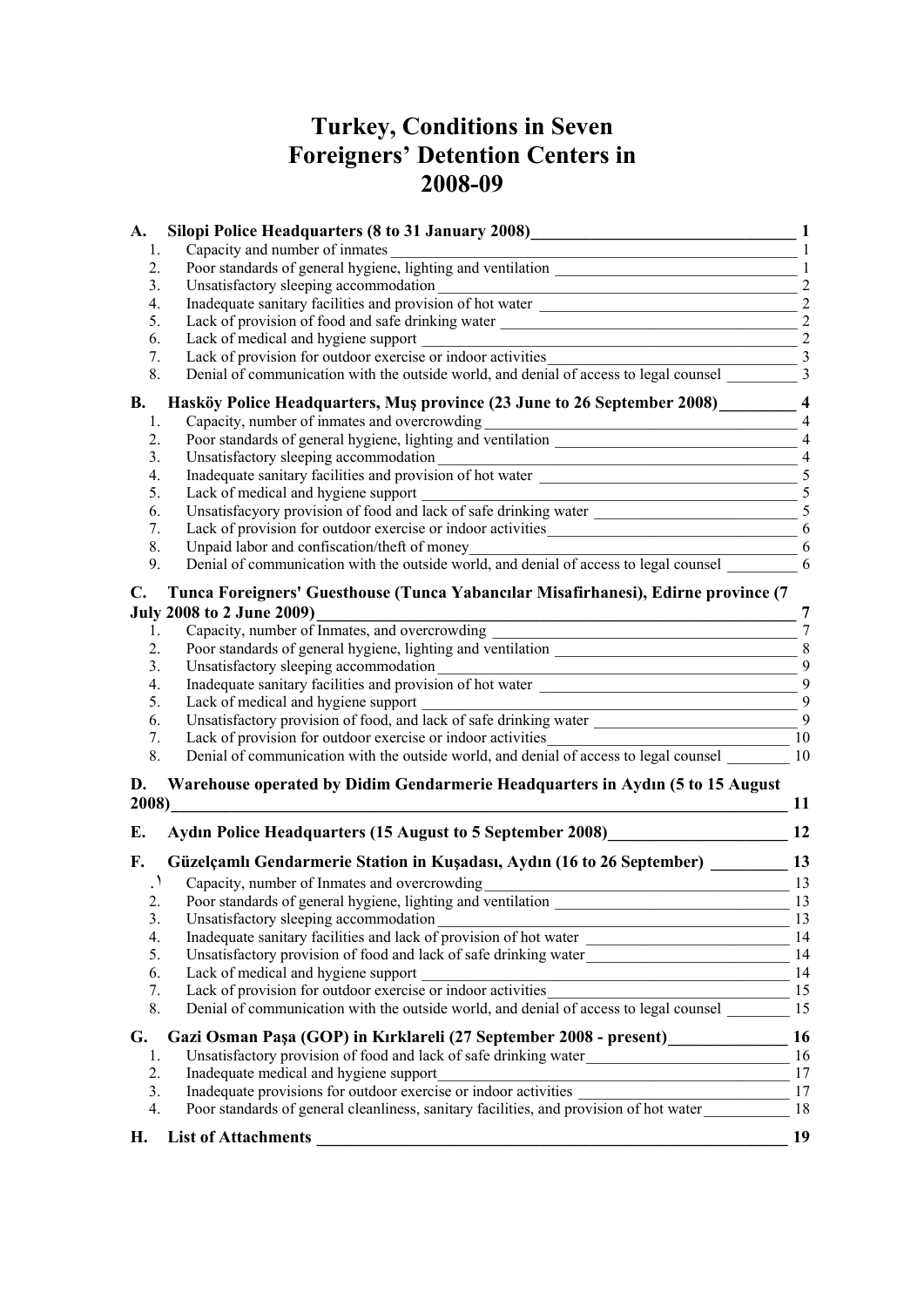# **Turkey: Conditions in Seven Foreigners' Detention Centers in 2008-09**

<span id="page-2-0"></span>In the course of preventing the deportation of thirteen Iranian refugees from Turkey, Iranian Refugees' Alliance compiled the information contained in this report, which relates to seven detention facilities where these refugees were or are as of July 2009 still detained. These facilities are located in east, southeast, northwest and southwest Turkey. (See **Attachment A – Map showing the seven detention centers**)

All the refugees who provided information about the conditions in which they were held had previously resided in Iraq within the US-controlled refugee camp known as the Temporary Interview and Protection Facility (TIPF). Twelve had been recognized as refugees by UNHCR before they fled to Turkey and one whose application was pending when he fled to Turkey was recognized as a refugee following his deportation back to Iraq from Turkey. All have filed applications at the European Court of Human Rights.

# *A. Silopi Police Headquarters (8 to 31 January 2008)*

The detention facility in Silopi, a subprovincial town of the province of Şırnak in southeast Turkey is located in the basement of the Police Headquarters. The facility is used to detain foreigners as well as Turkish nationals. The six refugees who provided this report (all ex-Iraq Iranians) were detained there following an unsuccessful attempt to deport them to Iraq. (For further personal details, see the Statement of Facts for application no. 1157/08 + five others available at http://cmiskp.echr.coe.int/tkp197/search.asp?skin=hudoc-cc-en)

#### **1. Capacity and number of inmates**

The basement of Silopi Police Headquarters consists of a hallway with three rooms/cells on each side. Two of the rooms had barred doors. There were no beds in the facility. Two of the rooms had had cement narrow benches along three walls. (See **Attachment B – Detention facility in basement of Police Headquarters in Silopi/Şırnak, January 2008, approximate floor-plan**)

During the 23 days of their detention, they were the only foreigners held there. Turkish nationals were also occasionally locked up in one of the two rooms with barred doors.

For about a week the six refugees were locked up in the 3.5 x 4  $m^2$  room with barred door. After the refugees protested on the grounds of the very cold weather, they were moved to the  $2 \times 2$  m<sup>2</sup> library room which had a solid door and was therefore less draughty.

#### **2. Poor standards of general hygiene, lighting and ventilation**

Because the facility was in the basement, it was damp and had no natural light or ventilation. The facility was extremely dirty and dusty, was never cleaned, and had no form of heating.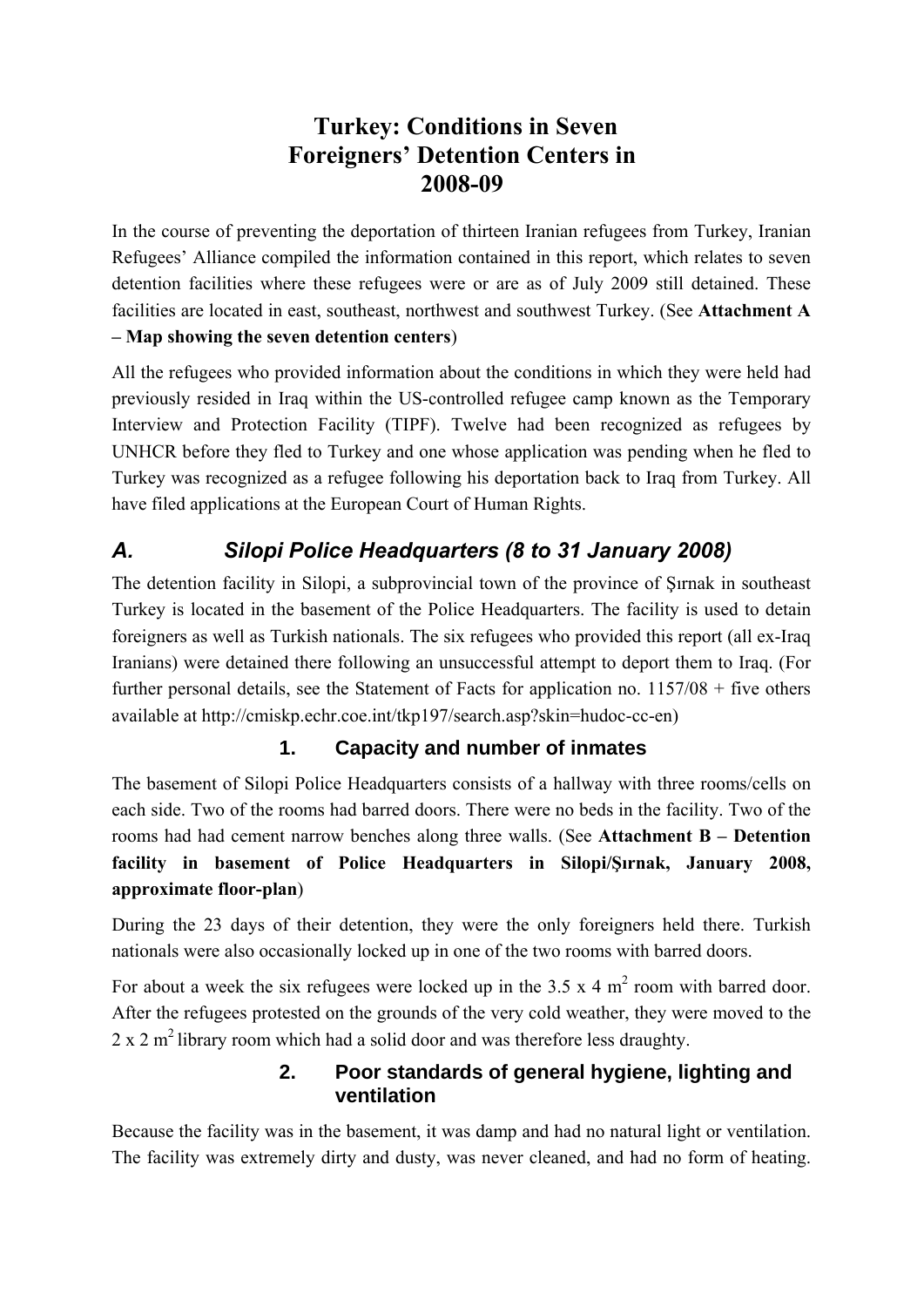<span id="page-3-0"></span>When the refugees complained about the cold, an electrical heater was provided. During the day all six refugees crammed into the library room in order to keep warm.

### **3. Unsatisfactory sleeping accommodation**

The facility had no beds, mattresses, pillows or sheets. For the first week, all six refugees slept on the narrow cement benches and on the floor. They were each provided with a single filthy blanket. In response to protests they were provided some extra blankets. In the course of the 23 days that they were held there, these extra blankets were taken away on a number of occasions when regular detainees were brought in.

In response to further protests about the extreme cold, all the detainees were transferred to the library room. Because of the lack of space and their need to access the toilet, the door was left open. In addition to some book-cases, the room had two narrow couches. Three of the refugees slept on the couches, one on the floor, and two, because of lack of space, on the floor in the cold hallway.

#### **4. Inadequate sanitary facilities and provision of hot water**

The facility had a bathroom with a toilet, sink and shower, all of which were dirty. No cleaning supplies were provided. The bathroom had no hot water supply. In response to protests, an electrical heating element was provided for the shower at the end of the first week. But due to wiring problems the element shut down after a few minutes. As a result no one could have a proper shower. All their other washing needs too had to be done with cold water.

### **5. Lack of provision of food and safe drinking water**

The detained refugees were not provided any meals or safe drinking water. They drank unsafe tap-water, and were obliged to buy in all their food themselves. Sometimes they were given a picnic stove to cook food. Because they had little money, and had no idea how long they were going to be detained, they bought as little food as possible in order to extend their resources.

### **6. Lack of medical and hygiene support**

Apart from some cold-remedy tablets they were provided with no medical services at all. As a result of the substandard conditions, the physical condition of one refugee with long history of neuropathy (nerve lesions) in the feet began to deteriorate from the outset. The neuropathy was caused by beating on the soles of the feet to which this refugee had been subjected during the ten years he spent as a political prisoner in Iran (1980-1990). Cold and damp weather in particular intensified his pain and made him unable to walk. Another refugee who suffered from sinusitis was also constantly ill.

They were provided with no personal hygiene items apart from soap, nor any change of clothing. They were obliged to make do with the resources they had brought with them in their bags, or buy in hygiene products, or go without.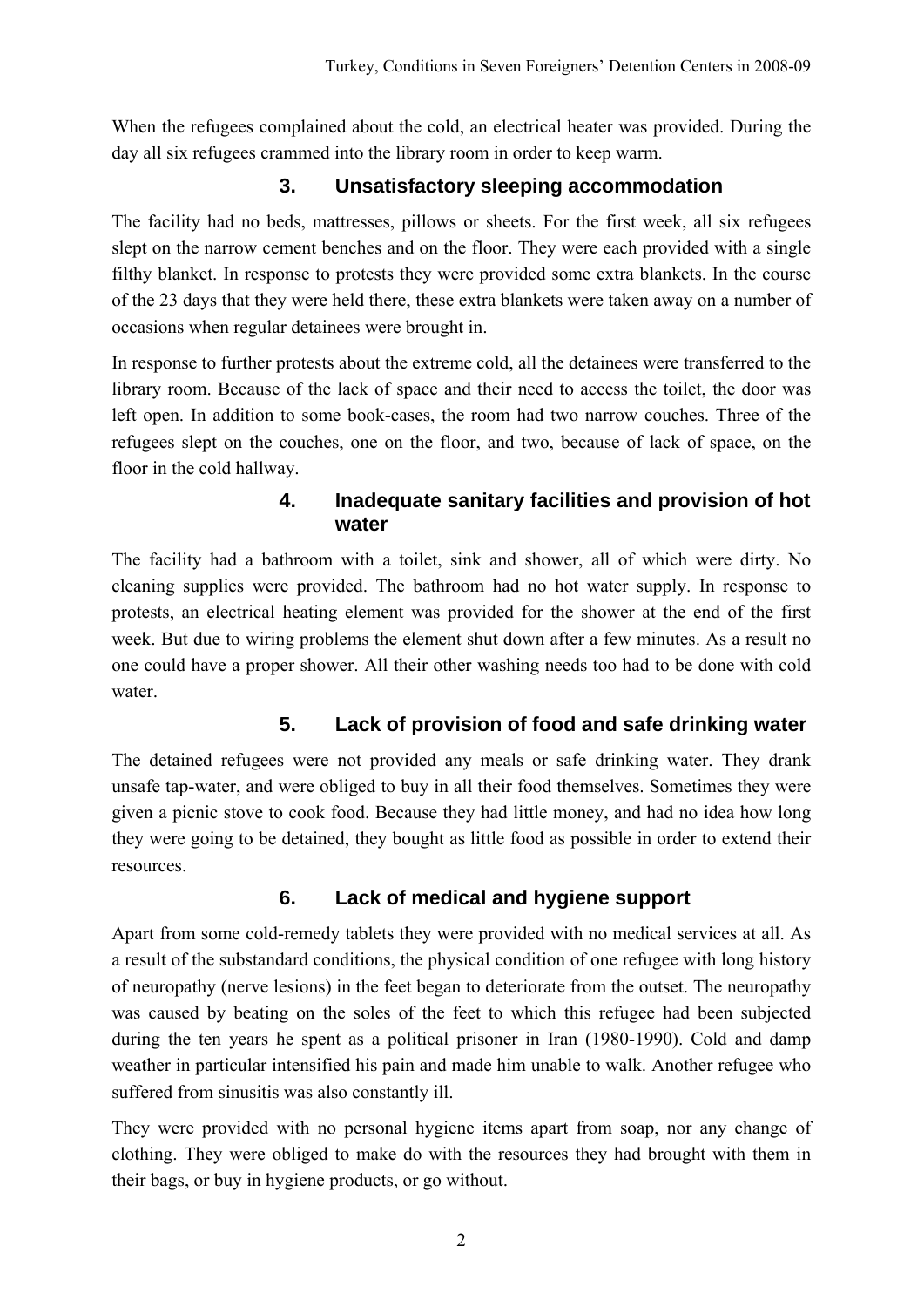### **7. Lack of provision for outdoor exercise or indoor activities**

<span id="page-4-0"></span>Throughout the 23 days, refugees were deprived of any in-cell or out-of-cell activity. No outdoor exercise was provided until the last week of their detention, when they permitted outside on a number of occasions to walk round the block. For the most part, they spent 24 hours a day without fresh air or natural light.

#### **8. Denial of communication with the outside world, and denial of access to legal counsel**

Apart from the last week of their detention, the refugees were not allowed to make or receive phone calls. The phone calls permitted to them in the last week were supervised, and restricted to family members. They had cell-phones when they got arrested, but these were confiscated at their arrest. However, on 8 January 2008, when they were transferred from the court to the Police Headquarters, they were able to hide a cell-phone and one extra SIM card and were therefore able to make and receive limited unauthorized calls to and from the outside during their detention.

They were twice allowed to have a UNHCR staff member visit them. However, they were not allowed visit from a lawyer who had expressed an interest in providing legal assistance, and the authorities gave no response to the lawyer's complaints on this matter.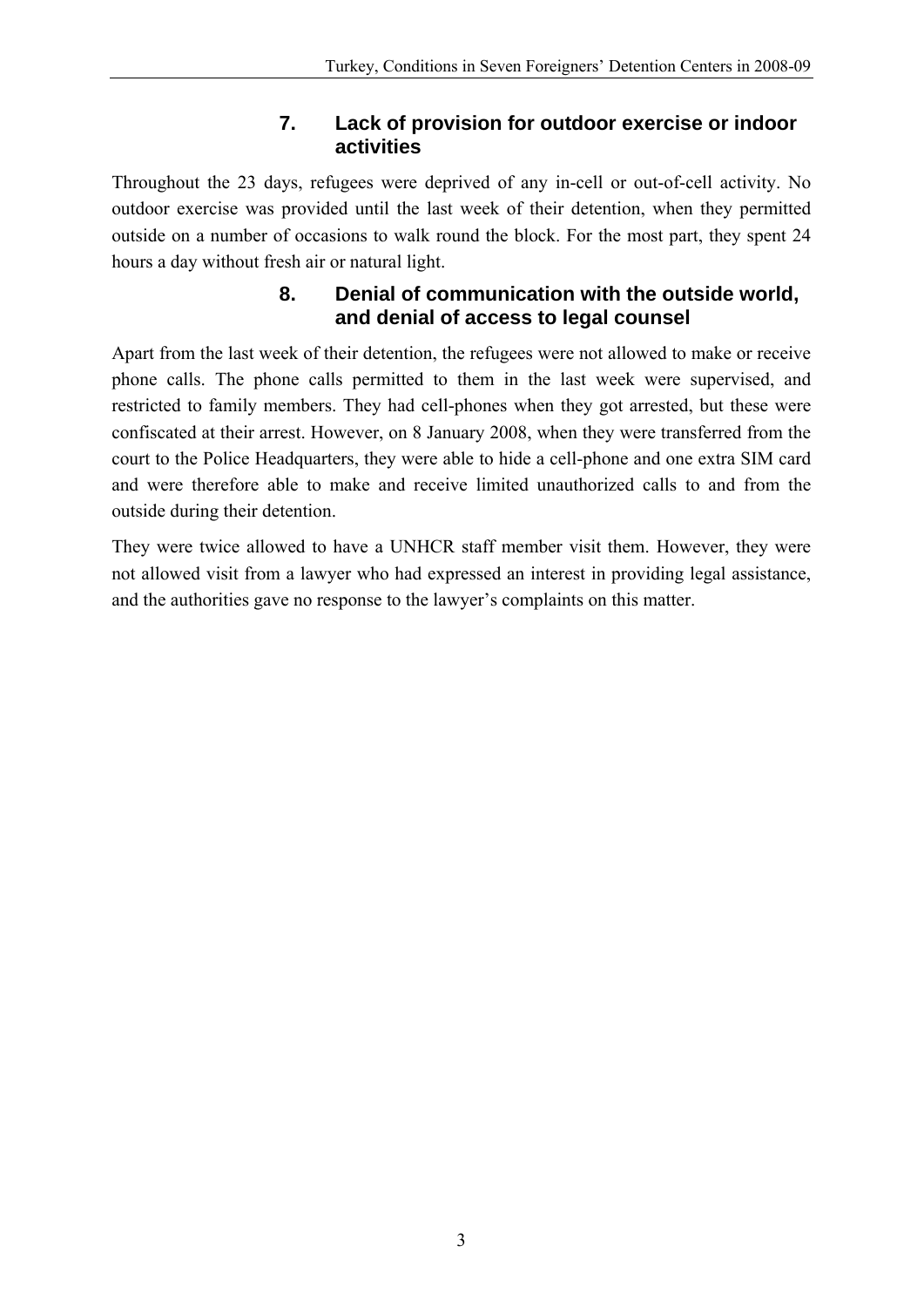# <span id="page-5-0"></span>*B. Hasköy Police Headquarters, Muş province (23 June to 26 September 2008)*

The detention facility in Hasköy, a town in the province of Muş, is located in the basement of the Provincial Police Headquarters. The two refugees who reported the conditions were detained there for three months following returning back to Turkey after a successful summary deportation to Iraq and another unsuccessful deportation attempt to Iran about a week later. (For further personal details, see Statement of Facts for application no. 30471/08 and 50213/08 available at http://cmiskp.echr.coe.int/tkp197/search.asp?skin=hudoc-cc-en).

### **1. Capacity, number of inmates and overcrowding**

The facility consisted of two rooms measuring 12  $m<sup>2</sup>$  and 24  $m<sup>2</sup>$ . The smaller room had 10 beds (five bunks) and the larger had 24 (12 bunks). There were also two 4  $m<sup>2</sup>$  rooms with narrow cement benches along the walls, one of which was used as the prayer room and the other for sleeping. Two more bunk beds existed against the walls of the hallway. (See **Attachment C- Detention facility in basement of Provincial Police Headquarters in Hasköy/Muş, third quarter of 2008, approximate floor-plan**)

For the first five weeks of their stay, there were about 85 foreigners detained there. From week 6 to 10, the numbers reduced to 31 when over half of the inmates were deported in a single group. In the final two weeks, the remaining detainees were also gradually deported. In the end, the two refugees who provided the report were the only remaining detainees.

#### **2. Poor standards of general hygiene, lighting and ventilation**

Because the facility was in the basement it was damp. The facility was also extremely dirty, with no cleaning arrangements nor any provision of proper cleaning supplies. The detainees only had a sponge mop which was provided in order to collect water that leaked from a wall of the facility, leaving pools of water on the floor. In response to protests, a small quantity of detergent was provided to clean the toilet.

The facility was also infested with insects, including mosquitoes and cockroaches in particular. In the last weeks of their detention, the refugees also had to deal with cat excrement because detention staff refused to remove the cats that had lodged in the basement.

The two small street level windows provided little natural light or ventilation. When the facility was overcrowded the air was constantly fetid and foul, and contaminated with cigarette smoke.

#### **3. Unsatisfactory sleeping accommodation**

Bedding consisted of thin mattresses and army blankets, which were worn and filthy. For a while, the blankets were infested with lice. No sheets or pillows were provided.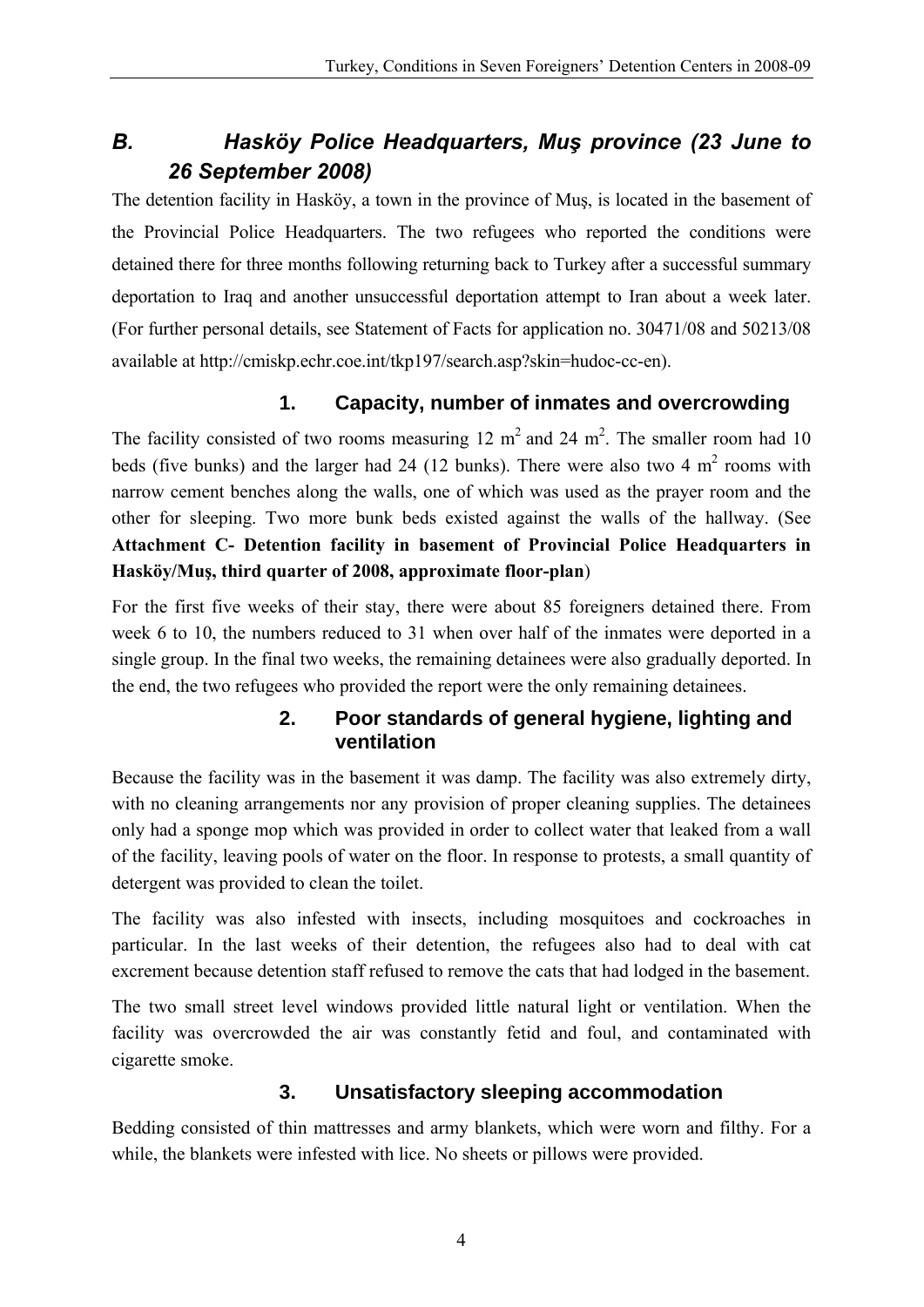<span id="page-6-0"></span>Due to the overcrowding, both refugees slept in the hallway for the first five weeks, on the bare floor next to the bathroom for the first five days. They later shared a blanket and a top bunk in the hallway.

After the sixth week, when more than half of the detainees had been deported, they moved to the 4  $m<sup>2</sup>$  bare room where they had two mattresses and two blankets which remained dirty and unsanitary in spite of efforts to wash them with cold water.

#### **4. Inadequate sanitary facilities and provision of hot water**

The facility did not have showers or hot water. There were two sinks and two toilets, but only one of each was functional at any one time. Satisfying the needs of nature was extremely difficult during the first five weeks due to long queues and the unsanitary conditions of the toilet. During the first three weeks of their detention, they were twice taken to an outside public bathhouse. Then, for two weeks they were refused access to the bathhouse. In response to protests they were provided an electrical heating element. Thereafter, they bathed by filling a bucket with water and heating its contents with the element.

# **5. Lack of medical and hygiene support**

During the three months spent there, they were not provided with effective medical attention. During the initial weeks they were constantly sick, apparently due to contaminated water. One had fever and throat pain for several days but was not provided with any medical treatment. Both refugees developed skin complaints from the outset, and although they were taken to a doctor for examination, they never received the medication the doctor prescribed.

Soap was the only personal hygiene products provided, and was limited. Because the refugees had no laundry detergent, they washed the clothes they wore in water alone. They were also obliged to dry their clothes indoors, as they had no outdoor access.

In the fifth week, in response to a serious infestation of lice in the blankets and mattresses, detainees were allowed to wash them (with cold water) and dry them outdoors under the sun.

When the refugees were arrested and detained the only clothing they had was what they were wearing (T-shirts and jeans). All their extra clothing was confiscated when they were summarily deported to Iraq a week before they re-entered Turkey. Despite repeated requests, they were given no clothing and were obliged to wear the same clothes for three months. During the last two weeks they requested warm clothing due to the cooling weather, but none was provided.

#### **6. Unsatisfacyory provision of food and lack of safe drinking water**

Meals were provided twice a day at 10 am and 5 pm. They consisted mainly of soup with inadequate quantities of bread. The refugees believe that by the end of the end of the third month, judging from the loose fit of their clothes, they had each lost at least 10 kilograms.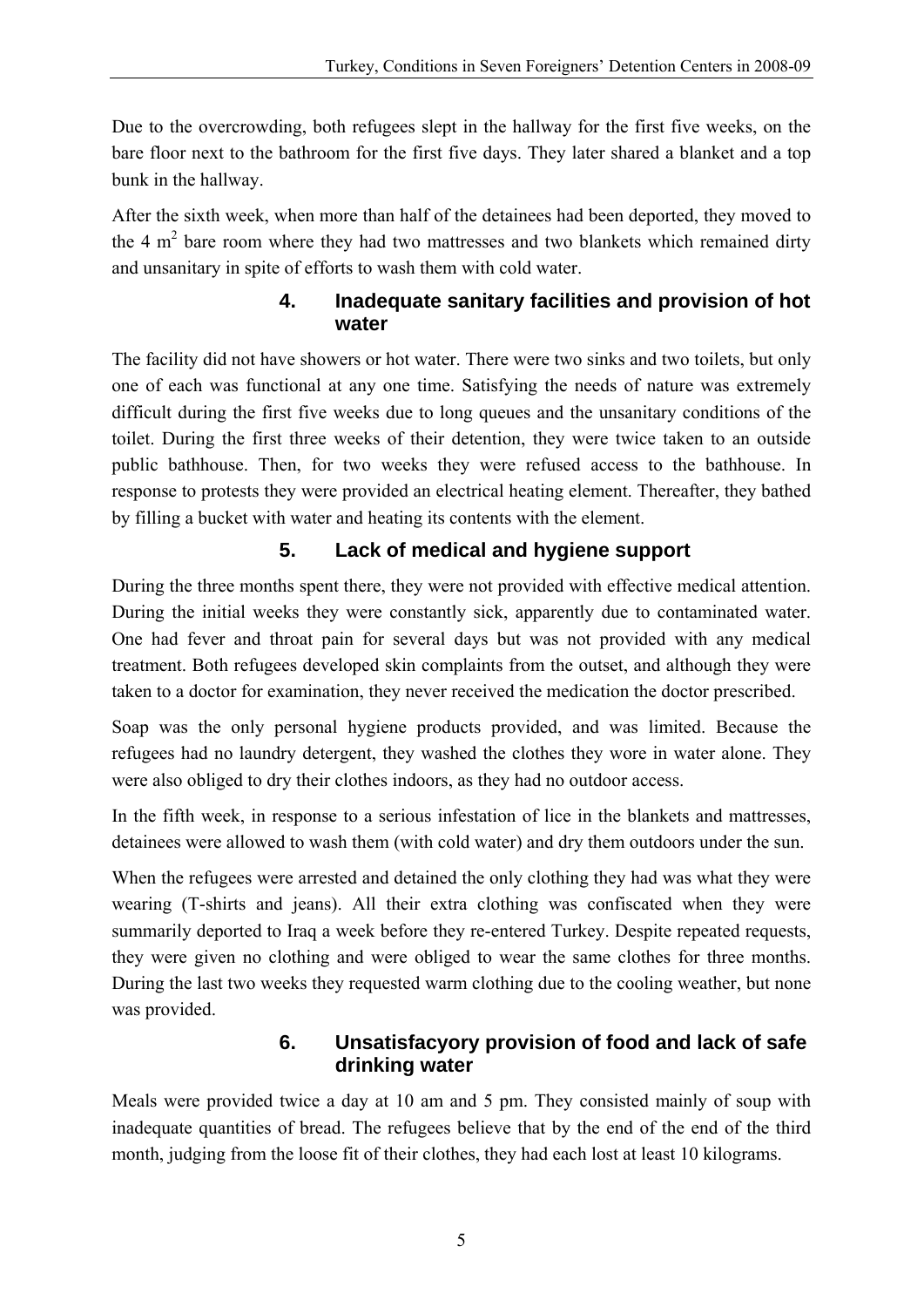<span id="page-7-0"></span>Drinking water was not provided. They had to use the tap-water which is unpalatable in Turkey. For the first weeks of their detention they were constantly sick, and they believe that this was due to water contamination.

#### **7. Lack of provision for outdoor exercise or indoor activities**

The facility had no provisions for indoor activities, and no arrangements to give detainees access to the open for fresh air or exercise. The refugees stayed indoors nearly 24 hours a day seven days a week. The exceptions were limited occasions on which they were taken out to perform jobs such as refuse collection, loading and unloading, watering the lawn, or when they went to a bathhouse or to the doctor.

### **8. Unpaid labor and confiscation/theft of money**

The refugees were expected to do jobs such as sweeping and washing the floors and stairs located outside the detention area or the outdoor jobs mentioned above, they were never paid anything for such work. One refugee stated that he was punched in the face when he refused to work on grounds of sickness.

When they were arrested all their possessions were confiscated. This included 495 US dollars and 105 Turkish Liras. They constantly demanded the return of their money so that they could buy food, water and other personal articles, but only 130 Turkish Lira were returned to them in the last weeks of their detention.

#### **9. Denial of communication with the outside world, and denial of access to legal counsel**

When arrested, the detainees had a cell-phone which was immediately confiscated. When this cell-phone was eventually returned to them, it was inoperable because the SIM card had been stolen. Throughout the three months they were held in Muş/Hasköy, they were completely prohibited from making or receiving any telephone calls despite the fact that other detainees were allowed to make and to receive phone calls from the office. When the refugees protested at this, detention staff said that they were under strict orders not to allow the Iranian refugees to use the telephone. While in custody they were subjected to two body searches for cell-phones.

The refugees were not permitted any visitors during the three months with the exception of a UNHCR staff member who visited them on 4 August 2008 on permission from the Ministry of Interior. A domestic lawyer who had agreed to provide the refugees with legal assistance at UNHCR's request was persistently denied access. During this time, the refugees submitted several written complaints to the detention authorities concerning their conditions and the restrictions placed on communication. However, the authorities refused to accept these letters of complaint.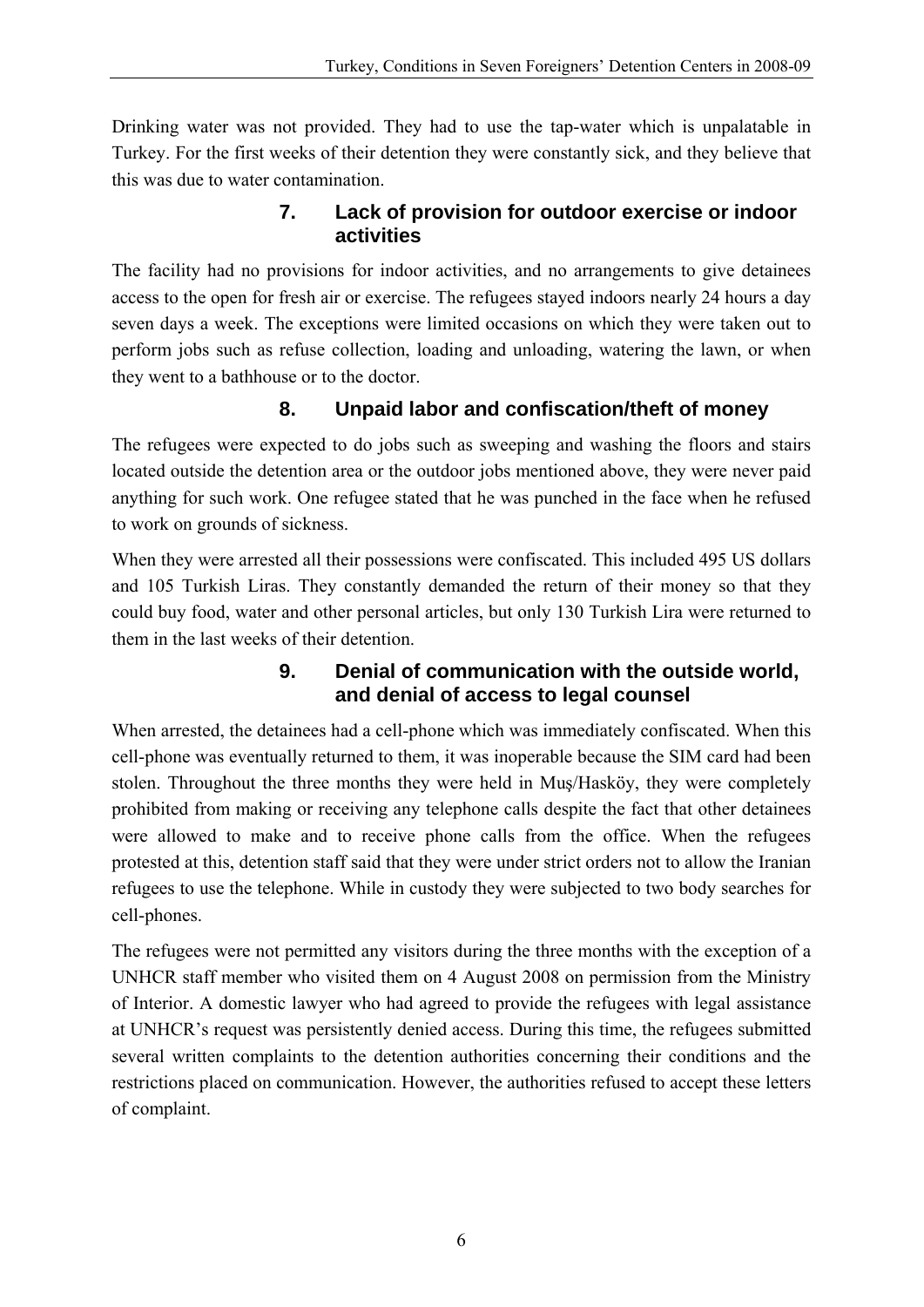# <span id="page-8-0"></span>*C. Tunca Foreigners' Guesthouse (Tunca Yabancılar Misafirhanesi), Edirne province (7 July 2008 to 2 June 2009)*

The Tunca foreigners' guesthouse, or more properly, detention center, is located in Edirne province in the westernmost part of Turkey, close to the borders with Greece and Bulgaria. The three refugees who reported conditions at Tunca were detained there after they had been deported by the Greek authorities and arrested by Turkish border guards. One stayed there for 11 months and two for 1½ months. (For further personal details, see Statement of Facts for application nos. 32940/08 and 43616/08 available at http://cmiskp.echr.coe.int/tkp197/search.asp?skin=hudoc-cc-en)

The Tunca center comprises two buildings, each divided into two wards. In Building 1, the larger ward is for men and the smaller for women and children. In Building 2, both wards are for men. One refugee stayed in both buildings for five and six months respectively. (See **Attachment D – Edirne-Tunca foreigners' detention center, Building 1 and Building 2, approximate map**)

On 7 December 2008 all men from Building 1 were transferred to Building 2 following a fire that broke out in a section of the men's ward.<sup>[1](#page-8-1)</sup> Although the ward has since been renovated,<sup>[2](#page-8-2)</sup> it had not admitted any new occupants at least until 2 June 2009.

Between 29 May and 2 June 2009, all 350 men detained in the two wards of Building 2 were unexpectedly released or transferred elsewhere. The hasty transfers from Tunca preceded the fifth periodic visit to Turkey of a delegation of the Council of Europe's Committee for the Prevention of Torture and Inhuman or Degrading Treatment or Punishment (CPT) which was carried out from 4 to 17 June 2009 and included Tunca, one of the seven immigration detention centers visited by the delegation.

### **1. Capacity, number of Inmates, and overcrowding**

In June 2008, the head of the Passport and Foreigners Department of the Edirne Province Police Headquarters, Chief of Police Ali Türedi, told Human Rights Watch that the capacity of the facility as a whole was  $200<sup>3</sup>$  $200<sup>3</sup>$  $200<sup>3</sup>$  In March 2009, the authorities provided the European Court of Human Rights with the figure of 300.<sup>[4](#page-8-4)</sup>

<span id="page-8-1"></span><sup>1</sup> <sup>1</sup> For a report of the fire incident see: *Today's Zaman*, 8 December 2008, 12 hospitalized after fire in *Edirne migrant facility,* http://www.todayszaman.com/tzweb/detaylar.do?load=detay&link=160909>, [visited on 1 June 2009]

<span id="page-8-2"></span> $2$  Based on photographs Turkish Government submitted in March 2009 to the European Court of Human Rights in the proceedings of individual complaints.

<span id="page-8-3"></span><sup>3</sup> Human Rights Watch, November 26, 2008, *Stuck in a Revolving Door: Iraqis and Other Asylum Seekers and Migrants at the Greece/Turkey Entrance to the European Union*, (IX. Detention in Turkey), <http://www.hrw.org/en/node/76211/section/12>.

<span id="page-8-4"></span><sup>&</sup>lt;sup>4</sup> As noted in the Turkish Government's submissions to the European Court of Human Rights in the proceedings of individual complaints.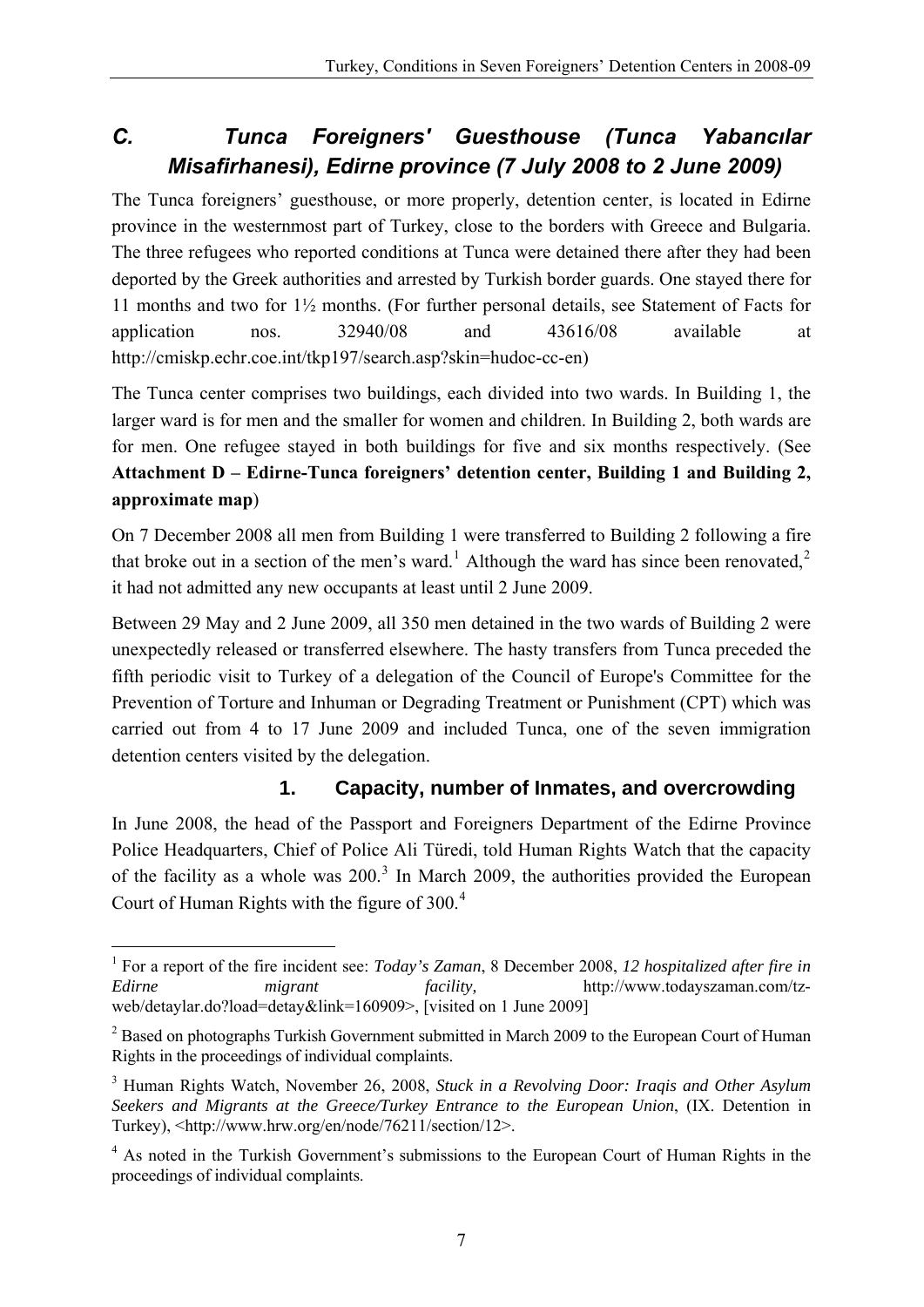<span id="page-9-0"></span>According to the three refugees, during the  $2<sup>nd</sup>$  half of 2008, the population of the men's ward of Building 1 was usually 120 to 150 persons, though this rose to over 200 or fell to 50 for various periods of about a week. At the time of the 7 December 2008 fire, domestic reporters said that there were 173 inmates.<sup>[5](#page-9-1)</sup>

Yet, the entire men's ward in Building 1 measured 233 m<sup>2</sup> (with a sleeping area of 169 m<sup>2</sup>), had a total of 55 beds (of which 16 had no proper mattress, because the mattresses were so old that they had begun to disintegrate, or no mattress at all), one functioning toilet and one functioning door-less shower. (See **Attachment E- Edirne-Tunca detention facility, Building 1, Men's Ward, second half of 2008, approximate floor-plan**)

During the first half of 2009, there were usually 250 to 300 persons in Ward 1 of Building 2, with periods of a few days when it decreased to around 50. The entire Ward 1 in Building 2 measured 408 m<sup>2</sup> (with a sleeping area of 288 m<sup>2</sup>). Prior to February 2009, the ward had no beds at all. Thereafter, up to 90 beds (bunks) were gradually added. The ward had three flush-less toilets and no working showers. (See **Attachment F - Edirne-Tunca detention facility, Building 2, Ward 1, first half of 2009, approximate floor-plan**)

As reported, a year earlier, in June 2008, at the time of a visit by a Human Rights Watch team, the Tunca center held 703 detainees in the two buildings (four wards). Human Rights Watch was also informed that at one point in summer of 2007, Tunca held as many as 1,030 detainees.<sup>[6](#page-9-2)</sup>

#### **2. Poor standards of general hygiene, lighting and ventilation**

Both wards had dirty walls and floors. There was daytime natural light in the men's ward of Building 1 but the artificial lighting was inadequate. The air was constantly fetid and foul and heavily contaminated with cigarette smoke. Local people who approached the windows from the courtyard told detainees that they picked up the horrid stench of their place even from the outside. The windows were not equipped with screens to exclude insects. Constant overcrowding made it impossible to maintain cleanliness.

The ceiling of Ward 1 of Building 2 was festooned with cobwebs. The building had no winter heating. Provision of natural and artificial light was so inadequate that people could hardly read at any hour of the day or night. Windows did not have screens to keep out insects. The air was always fetid, foul and heavily contaminated with cigarette smoke. On the rare occasions that guards entered the ward, they wore surgical masks. Constant overcrowding alone made it impossible to maintain cleanliness.

1

<span id="page-9-1"></span><sup>&</sup>lt;sup>5</sup> Above note 1.

<span id="page-9-2"></span><sup>6</sup> Above note 3.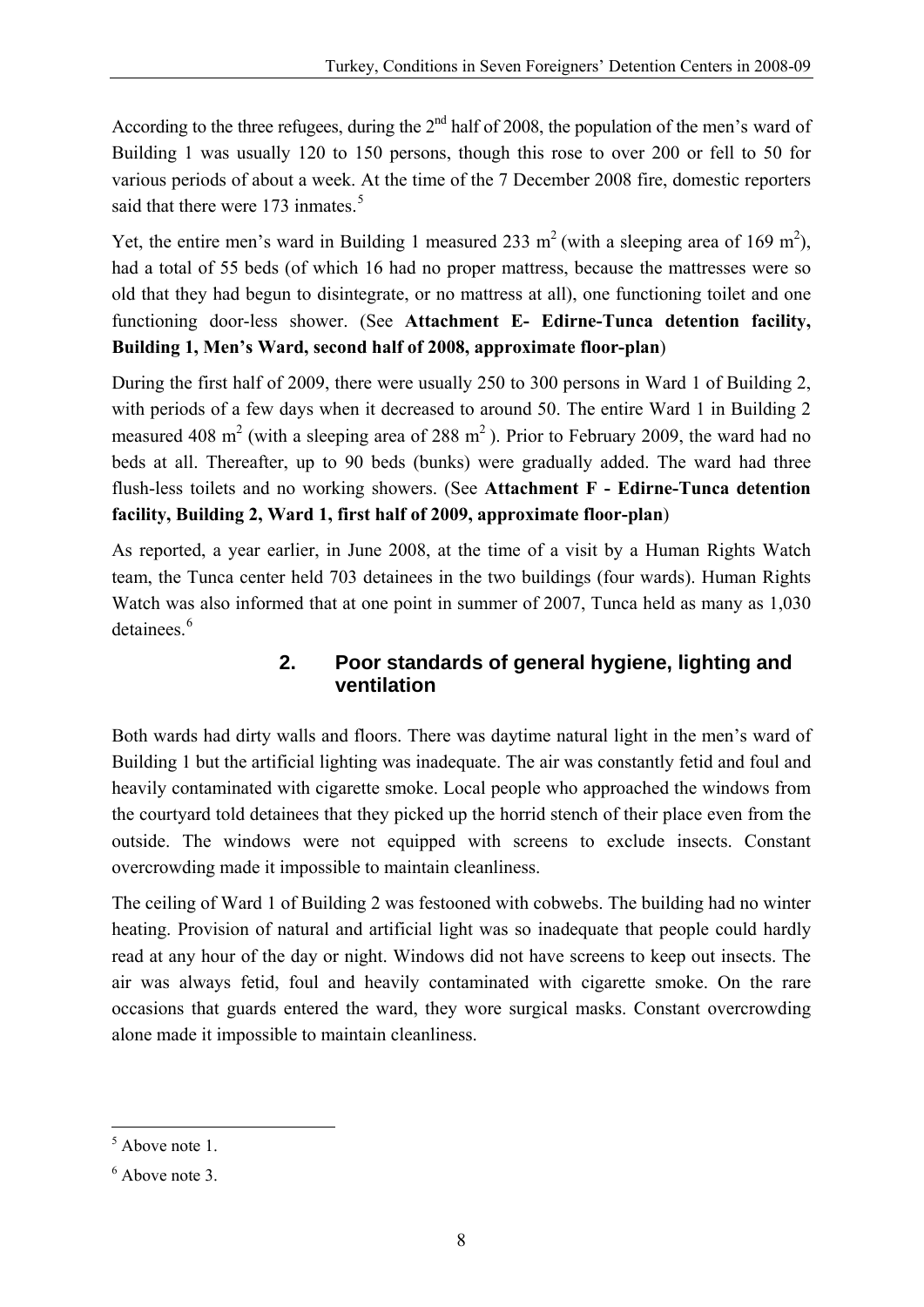### **3. Unsatisfactory sleeping accommodation**

<span id="page-10-0"></span>In the men's ward of Building 1, the sleeping accommodation was limited to 55 beds, 39 full mattresses and 55 blankets which were dirty, worn out and insufficient to meet the numbers detained there. Sixteen of the 55 beds in the ward had no proper mattress because the mattresses had begun to disintegrate, or no mattress at all.

Ward 1 of Building 2, prior to February 2009, had no beds at all. Thereafter, up to 90 beds (bunks) were gradually added. About two dozens of the beds were the old worn out beds used in Building 1 prior to the fire incident. The mattresses and blankets that were used on floors had mites and lice.

#### **4. Inadequate sanitary facilities and provision of hot water**

Sanitary facilities in both wards were in a very poor state of cleanliness and repair, and were also far from adequate for the numbers detained. Neither ward was equipped with cleaning supplies for the sanitary facilities.

The only bathroom in the men's ward of Building 1 had only one working toilet and one working door-less shower. The waste from the three sinks drained externally first into a bucket and then into the only working toilet.

In Ward 1 of Building 2, the three toilets had no flush and there were no working showers. Detainees used a wall faucet, a bucket, and a blanket (for privacy) in order to bathe.

In both wards, hot water was available only 2-6 hours per week. In warm weather, hot water was not available for weeks at a time. Laundry had to be dried inside the wards which left a musty smell in clothing and contributed to the already foul air.

# **5. Lack of medical and hygiene support**

The Edirne-Tunca center lacked medical support, other than for the most serious emergency cases. No detainees received any medical screening whatsoever, and no medical records were maintained even for detainees who were held for long periods.

Detainees had to provide all their personal hygiene articles themselves. The general unsanitary conditions and the constant overcrowding made it impossible to maintain personal hygiene.

#### **6. Unsatisfactory provision of food, and lack of safe drinking water**

The food provided in Edirne-Tunca was of poor nutritional and caloric value. Breakfast, often consisting of soup was frequently inedible. Lunch and dinner was a monotonous provision of cooked bulgur, plain pasta, legumes, and soups with zucchini, cabbage or potatoes. The diet never included salad greens or fruit or fresh vegetables, and rarely any meat or dairy products. The bread was frequently stale. The portions were severely reduced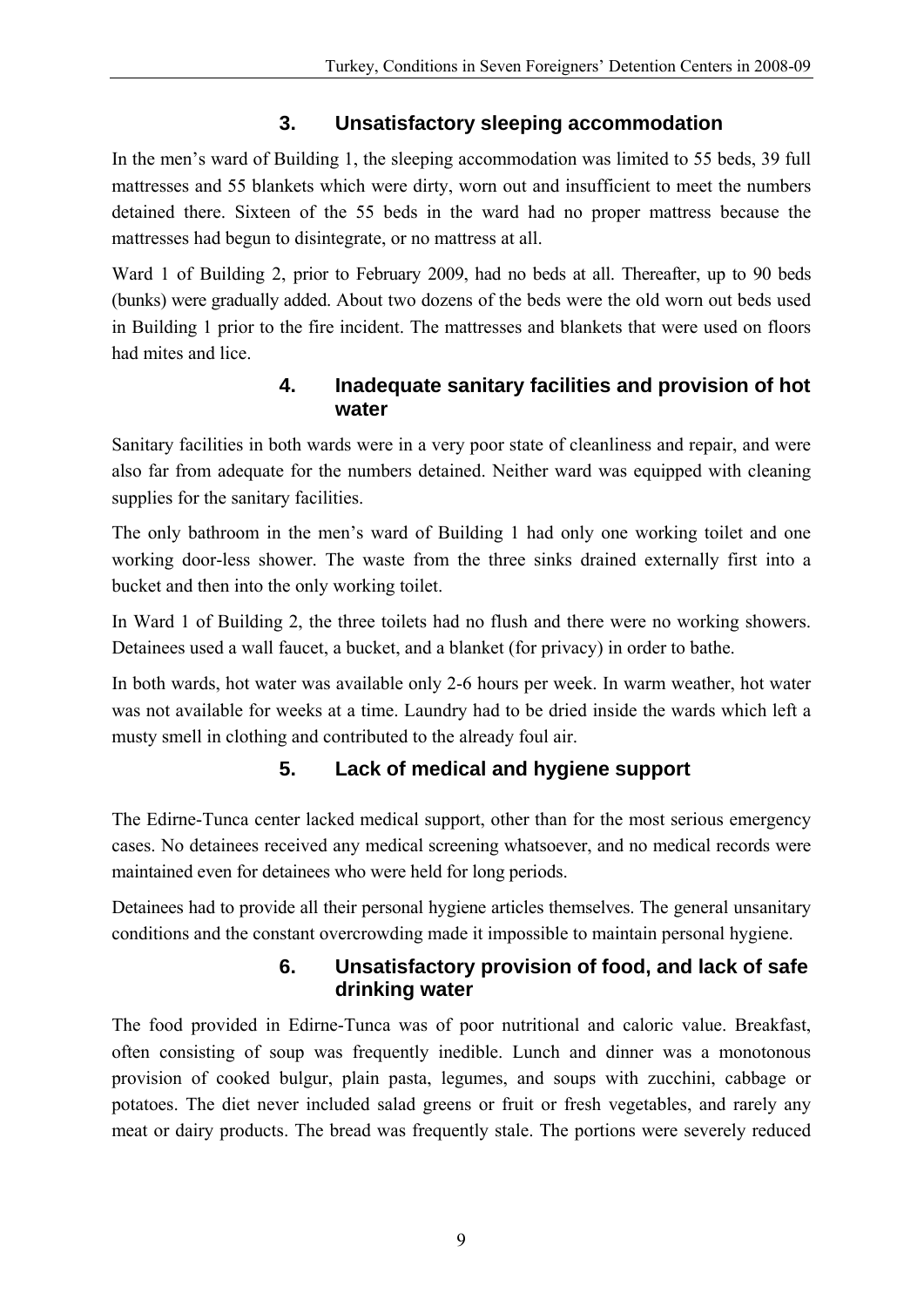<span id="page-11-0"></span>when the number of detainees increased. Detainees often had to eat with their fingers because utensils were not provided regularly.

Neither building had an allocated dining area, and in both buildings, food was distributed through an opening in the iron-bar gate of the ward. Detainees had to eat in the same crowded conditions in which they were locked up 24 hours a day.

Detainees had to buy their groceries from private shop-owners at inflated prices in humiliating circumstances. Every day a shop-owner would come to one of the windows in the men's ward of Building 1. Detainees had to struggle with one another to reach him. He took their orders and after receiving payment he delivered the groceries through the iron bars of the window. In Ward 1 of Building 2, a shop-owner came to a small, fully enclosed space sectioned off from one corner of the warehouse. He sold groceries to detainees through a hole.

The water supply in Tunca was mains water from the bathroom taps. Mains water is not palatable anywhere in Turkey. Detainees either had to buy bottled water at inflated prices or else do without.

#### **7. Lack of provision for outdoor exercise or indoor activities**

Male detainees in the Edirne-Tunca center were generally locked up 24 hours a day and not permitted outside for fresh air or exercise. The refugee who was held in Tunca for 11 months was taken outside for a total of eight half-hour exercise periods, all within the final three months of his stay. Even if the authorities had wanted to permit outdoor exercise for detainees, it would have been impossible since the Tunca center's courtyard did not have secure fencing, and there were insufficient security staff to provide supervision.<sup>[7](#page-11-1)</sup> The eight periods for which refugee was taken out for half an hour in the last three months of his stay in Building 2 took place in the unusual circumstances when numbers had fallen below 50.

#### **8. Denial of communication with the outside world, and denial of access to legal counsel**

Building 1 men's ward, and Building 2, Ward 1 had one public telephone each, which was inadequate for the large number of detainees. Lack of telephones was a cause of tension and violence among detainees. Detainees who lacked money had to rely on the generosity of other detainees to make phone calls because the authorities did not provide telephone cards for the public telephone. The refugee who stayed in Tunca for 11 months was not permitted to meet either with lawyers or with UNHCR for most of his stay there.

1

<span id="page-11-1"></span> $<sup>7</sup>$  In June 2008, the head of the Passport and Foreigners Department of the Edirne Province Police</sup> Headquarters, Chief of Police Ali Türedi, told Human Rights Watch that the Tunca center had just four guards on each shift, who were responsible for supervising 700 detainees. Above note 3.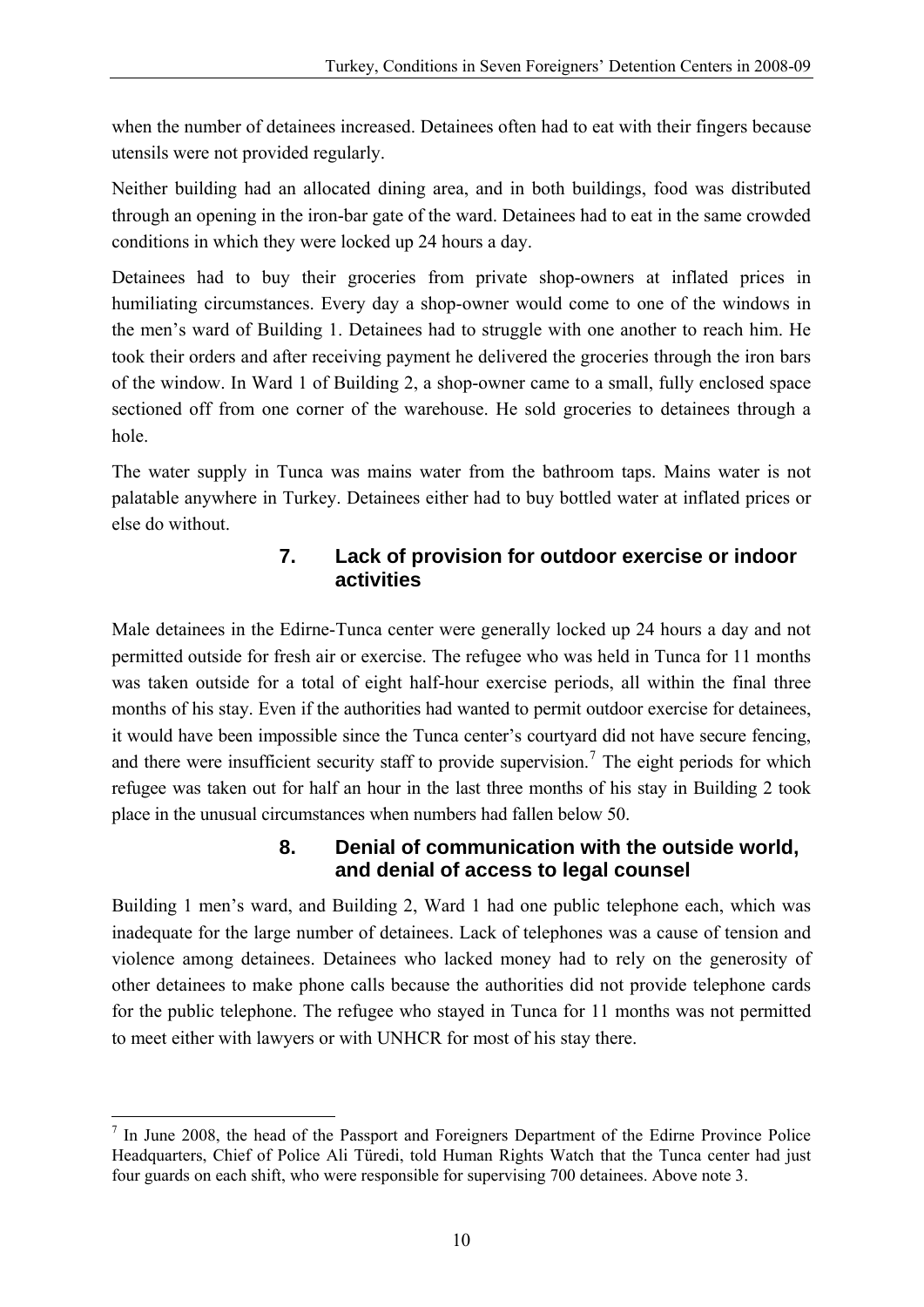# <span id="page-12-0"></span>*D. Warehouse operated by Didim Gendarmerie Headquarters in Aydın (5 to 15 August 2008)*

The unofficial warehouse operated as a holding station for foreign nationals, mainly refugees, is located in Aydın, capital of Aydın province in Turkey's southwest Aegean region, about 20 km from Didim Gendarmerie Headquarters who are responsible for operating the centre. The refugee who was detained for ten days in this facility was arrested in Didim. (For personal details, see Application no. 41626/08, Statement of Facts, available at http://cmiskp.echr.coe.int/tkp197/search.asp?skin=hudoc-cc-en).

The warehouse covers approximately 300  $m^2$ , though it is still partly occupied by abandoned machinery. During the period in question, the facility was occupied by 200-300 foreign nationals including about 50 women and children. Fellow detainees said that sometimes as many as 500 foreigners had been locked up there.

The warehouse was infested with mice, caterpillars, scorpions and flies, and everything was covered with dust. The walls had no windows. The roof had some windows which provided limited natural light. The artificial light was switched on 24 hours a day. There was no ventilation system and the refugee reported that the facility was extremely hot at all times, since he was held there in August. The air was constantly dusty, which made breathing uncomfortable. Detainees were not permitted to leave the building for outside exercise, and remained inside 24 hours a day.

There were no beds or blankets in the warehouse. All detainees were obliged to sleep on dusty and dirty cement floors, though the more fortunate had found themselves cardboard boxes to use as bedding. The women slept in a partially separated but still exposed area near the bathroom. Nobody had any privacy even at nights because the lights were kept on permanently.

There was no hot water and the facility had only two toilets and two showers. Before entering the facility, detainees were forced to check in with the guards their socks and shoes (as well as belts). They were all barefoot and slippers were not provided, not even for use in the toilet. As a result the floors were constantly contaminated with toilet filth.

Safe drinking water was not available. Meals consisted of bread only, distributed twice a day at about 9:00 am and 5:00 pm. Each person received about half a loaf each day. Neighboring farmers twice brought the detainees some olives, cheese and tomatoes as a charitable act.

The refugee who reported the conditions at the warehouse developed a foot infection. He was not taken to a doctor and just provided some ointment to apply. Because of the dust, his lungs hurt constantly, and he had difficulty in breathing. His health further deteriorated as he had a long history of kidney dysfunction and was obliged to shower with cold water.

During his stay he was also banned from communication with the outside world. His cellphone, which was confiscated when he was taken into custody, was never returned to him.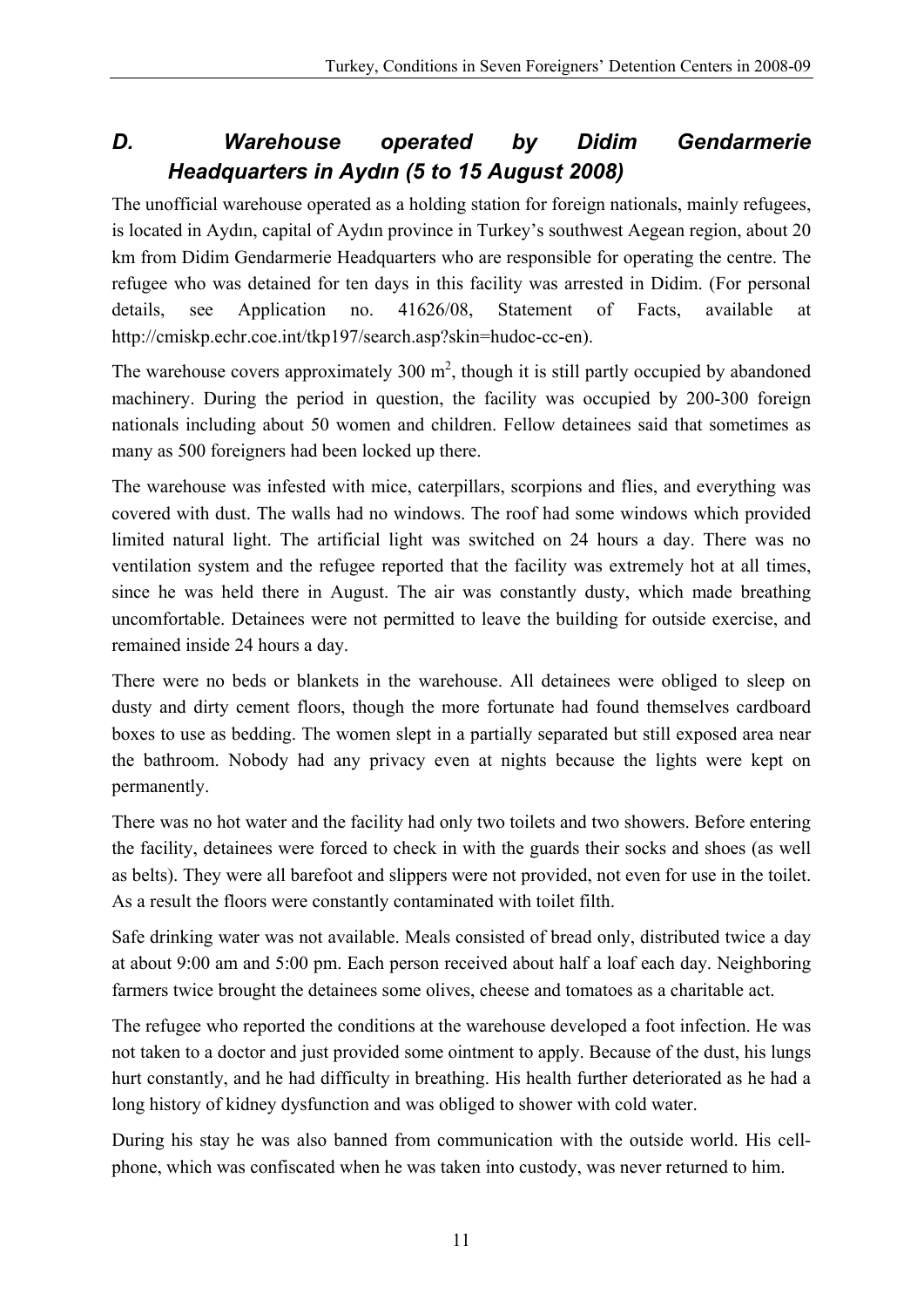# <span id="page-13-0"></span>*E. Aydın Police Headquarters (15 August to 5 September 2008)*

The detention facility in Aydın, the capital of Aydın province in Turkey's southwestern Aegean region, is located at Aydın Police Headquarters. The refugee who gave the account in section D was subsequently transferred to this facility. There, he was put in a small open door cell with six other foreigners. The room was quite crowded, being occupied by seven beds (three two-tier bunks and one single bed), so only one person could walk sideways between the beds. His bedding consisted of a dirty and torn mattress. Another detainee lent him a bed sheet.

The cell had a small window which opened onto the street but the room itself and the facility in general received little natural light during the day, and consequently the electric lights were always on. There was no ventilation system which meant considerable discomfort at the height of summer. Detainees were not permitted to spend any time outdoors, and had no opportunities for indoor recreational activities or activities other than assisting with chores such as cleaning and distribution of meals.

Meals were provided twice a day, at noon and in the evening. Safe drinking water, essential for the refugee in question, who had a kidney condition, was not provided, and he was unable to buy any from outside because all his money had been confiscated when he was first taken into custody.

The facility had two private showers but no hot water. Because the refugee had to shower with cold water his kidney complaint repeatedly flared up. No personal hygiene articles were provided other than small quantities of soap. No clothing was provided, and since the refugee's spare clothing was also confiscated when he was taken into custody, he had no change of clothes.

During his stay at Aydın he was refused all communication with the outside world. His cellphone was confiscated when he was taken into custody and never returned to him.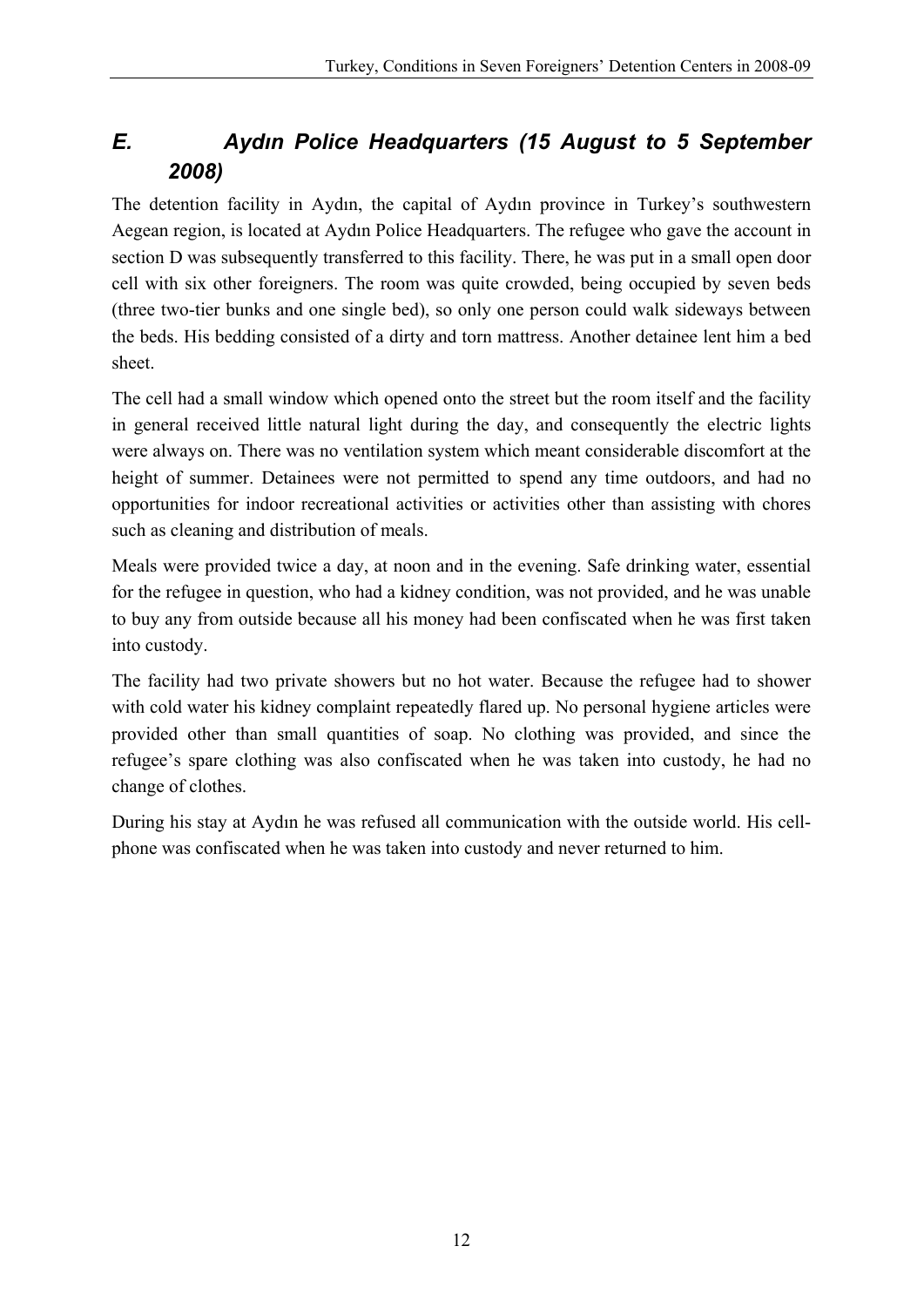# <span id="page-14-0"></span>*F. Güzelçamlı Gendarmerie Station in Kuşadası, Aydın (16 to 26 September)*

The detention facility in Güzelçamlı, a sea-side town in the district of Kuşadası in Aydın province, is located in the Gendarmerie Station. The refugee who was detained in this facility was arrested along with his friend after Turkish coastguards rescued them in Kuşadası bay. They both requested asylum. His friend was immediately deported to Iraq but the refugee in question was detained for another 11 days, apparently because of his skills in electrical repairs before he too was deported to Iraq. They were both deported to Iraq irregularly and dangerously. (For further personal details, see Statement of Facts for application no. 46134/08 available at http://cmiskp.echr.coe.int/tkp197/search.asp?skin=hudoc-cc-en)

### **1. Capacity, number of Inmates and overcrowding**

Güzelçamlı Gendarmerie station has two basement levels. Foreigners who were arrested in Kuşadası were detained either in a storage room in the first level of the basement or in one of the three locked door cells of the second level of the basement. One of the three cells in the second level were reserved for men while the other two were allocated to women and children. (See **Attachment G- Detention facilities in basements of Gendarmerie Station in Güzelçamlı/Aydın, September 2008, approximate floor-plan**)

For the first three days, the refugee was locked up in the storage room in the first level of the basement. The room was L-shaped measuring less than  $25 \text{ m}^2$ . It was occupied by over 40 male detainees, some of whom had been held there for several months.

During his initial interview, the refugee had informed the detention authorities that he had studied electrical engineering and had experience in electrical repairs, so after the fourth day he was transferred to one of the closed door cells of the second level of the basement. On that floor there were three cells measuring between approximately 6 to 9  $m^2$ . His cell, which was already occupied by 11 men, measured approximately 9  $m<sup>2</sup>$ . The other two cells were also crammed with women and children.

#### **2. Poor standards of general hygiene, lighting and ventilation**

The facility was never cleaned. Conditions in the L-shaped storage room which was originally used to store coal were truly wretched. Detainees in the second level attempted to clean their room and the sanitary facilities with their own cleaning supplies. Both the first and second level rooms were insufficiently lit and barely had any ventilation.

### **3. Unsatisfactory sleeping accommodation**

The L-shaped storage room in the first level of the basement had no beds, and there was insufficient floor space for everyone to lie down with the result that detainees fought over space. Some shared their lice-infested blankets but most had no blankets at all.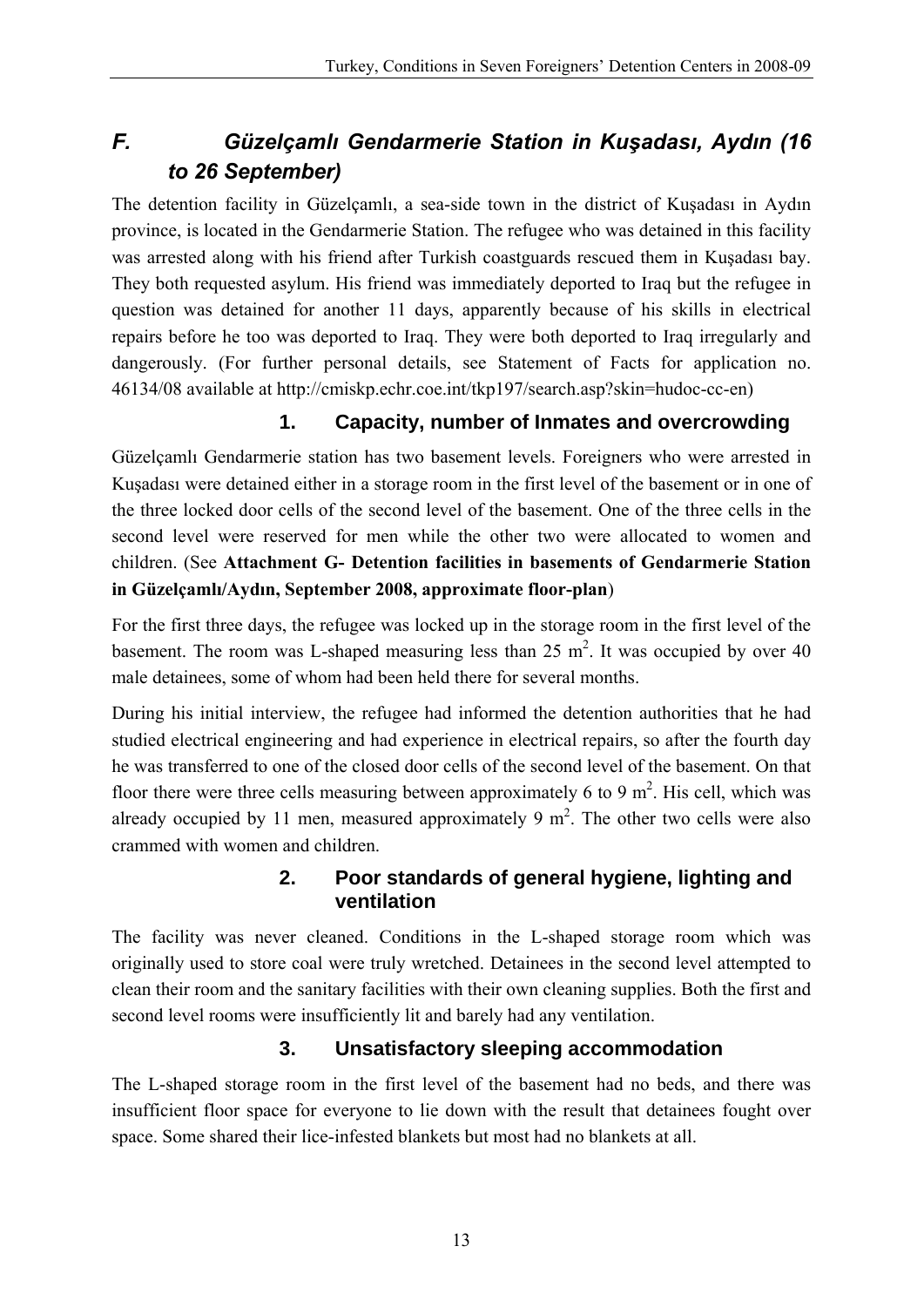<span id="page-15-0"></span>The men's cell on the second level had one bed. Four persons crowded in to sleep on it while the other seven slept on the floor. As there was no room left on the floor, the refugee slept on a bare metal-bar arm-chair with one blanket which he used as both cushion and cover.

#### **4. Inadequate sanitary facilities and lack of provision of hot water**

The L-shaped storage room in the first level had no sanitary facilities. Detainees were taken to the upstairs sanitary facility (toilet and sink), four at a time, every 24-30 hours. The guards kicked the toilet door or poured water from above the door on anyone who stayed longer than a few minutes. No soap was provided, and detainees were allowed only a minute or so to wash their hands in the sink with cold water. Those who procrastinated were kicked and pushed away. As a result of the lack of access to sanitary facilities when required, detainees relieved themselves into empty bottles and plastic bags in the basement in the presence of others.

The men's cell in the second level of the basement had one toilet and one sink in a fully partitioned section of the cell. As there were no showers, detainees used the sink to bathe. They also used the sink to wash their dishes and spoons using soap purchased with their own money.

Hot water was not available anywhere in the facilities.

#### **5. Unsatisfactory provision of food and lack of safe drinking water**

Because it was the fasting month of Ramadan (1-30 September 2008), meals were provided twice a day, before sunrise and after sunset. The refugee was told that at other times of the year, food was only provided once a day. Although meal portions were still very small, the quality and content improved during Ramadan as a result of food donations, and sometimes included cheese or meat in addition to the usual bread, tomatoes and beans. Meals were served in the storage room on dirty dishes and eaten with dirty spoons.

Safe drinking water was not provided. Detainees drank the unsafe tap-water. In the L-shaped storage room, where even tap-water was not available for much of the day detainees filled old bottles with tap-water when they visited the upstairs sanitary facilities.

# **6. Lack of medical and hygiene support**

During the time that the refugee was detained he received no medical attention or medication other than two sedative pills given to him by coastguards after he had been rescued from the sea.

The only personal hygiene article he had during this time was a towel that the coastguards had given him when they rescued him.

In the L-shaped storage room, the detainees' clothing was infested with lice. Detainees also suffered from skin complaints. When the refugee was rescued, the only clothing he had was a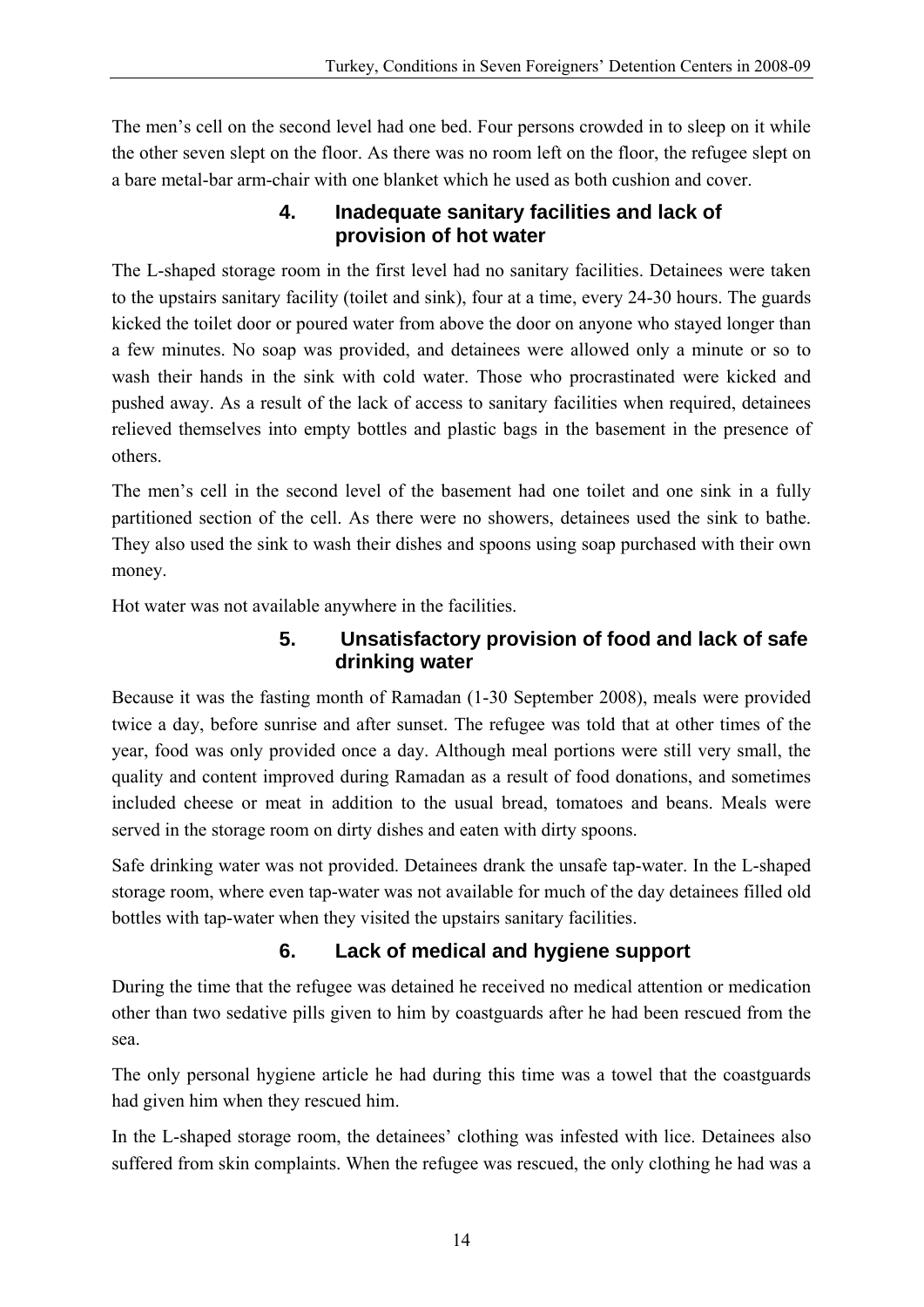<span id="page-16-0"></span>pair of swimming trunks and a T-shirt. He constantly requested clothing, especially trousers and shoes, he was only given a pair of worn out shoes three sizes larger than his feet so that he could go outdoors in order to carry out repairs.

#### **7. Lack of provision for outdoor exercise or indoor activities**

In both the first and second level basement rooms, detainees were locked up 24 hours a day. In the first level they were taken upstairs for a few minutes each day to use the sanitary facilities. Neither location had a television or any other form of indoor activity.

The refugee was exceptionally permitted to leave the cells and even go outdoors in order to carry out repairs for the authority running the facility.

#### **8. Denial of communication with the outside world, and denial of access to legal counsel**

From the moment he was taken into custody, the refugee was barred from communicating with the outside world. He nevertheless managed to call his brother for a few minutes four days after his detention. His brother found a local lawyer who with the assistance of the UNHCR located him after seven days. Two hours after he met the lawyer and gave him written authorization to represent him, he was removed from there and deported to Iraq.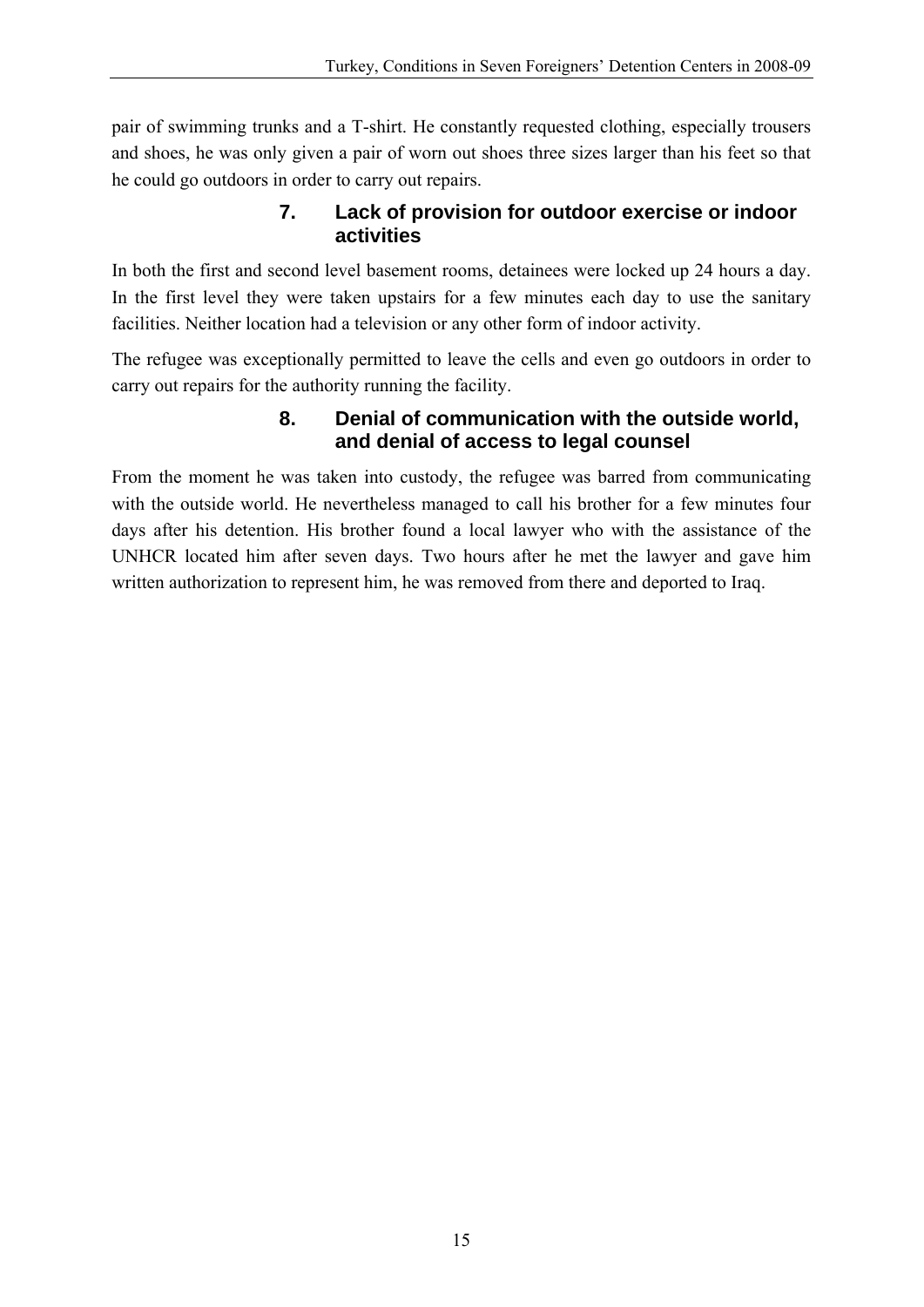# <span id="page-17-0"></span>*G. Gazi Osman Paşa (GOP) in Kırklareli (27 September 2008 - present)*

Gazi Osman Paşa Yabancı Kabul ve Barındırma Merkezi (Gazi Osman Paşa Foreigner Admission and Shelter Center - GOP) is located in Kırklareli, a province in northwest Turkey bordering Bulgaria. The six refugees who reported the conditions in GOP had previously been detained in other detention facilities in Turkey for periods ranging from one to 11 months.

Although the facility has 320 beds for men (in 80 cells divided in four blocks), 48 for women (in 12 cells) and there are 6 cells for families it is not suited for this many people. The measurement of each cell is only 14.2 m<sup>2</sup> (L-shaped,  $4.35*2.35 + 2.1*2.1$ ). Each has four beds (two bunks). (See **Attachment N – Kirklareli GOP: map and cells**).

As of July 2009 one or two of the refugees lived in each of the  $14.2 \text{ m}^2$  cells. Overcrowding has not so far presented a problem but the refugees have been continually criticizing GOP for its poor state of cleanliness, unsafe drinking water, insufficient access to hot water, poor food quality, inadequate medical support, lack of equipment for exercise, and lack of programs for work and education.

#### **1. Unsatisfactory provision of food and lack of safe drinking water**

During weekdays, food is prepared by a catering company and on weekends by local staff. The menu was apparently designed without consideration for nutritional or caloric content. The caloric needs of the general population there (men of 30-50 years of age) is around 2500 but the caloric value of the GOP meals are approximately 1500. Meal courses are monotonous, rarely appetizing and often inedible. The menu consists mainly cooked bulgur and/or plain pasta, legumes, a limited range of cooked vegetables, or soup. It never includes meat or salad greens and rarely any fresh vegetables or fruit or dairy foods. Hot beverages are never served. Occasionally a small soft drink or half a cup of tap-water mixed with as much as a tablespoon of yogurt or milk is served as the third course. (See **Attachment H – Kırklareli GOP: meal menu (21-26 May 2009)**)

Because the catering company delivers all three meals of the day in the morning, the lunch and dinner items are thinned or moistened with GOP's unsafe tap-water when they are reheated. Refrigeration is not available for perishable foods. Because the kitchen is not in a usable condition, when GOP's staff prepare the food at weekends, they do the cooking on a picnic burner in a storage room which has no running water. When food is prepared inside the premises at weekends, the entire menu is prepared using GOP's unsafe water supply. Detainees often reject the food when it is watery because they would expect to get sick afterwards. Even during the week, food is not served hot but either lukewarm or cold because GOP lacks a kitchen or even a stove. Staff at GOP never eat the food, and the day's leftovers are fed to the guard dogs.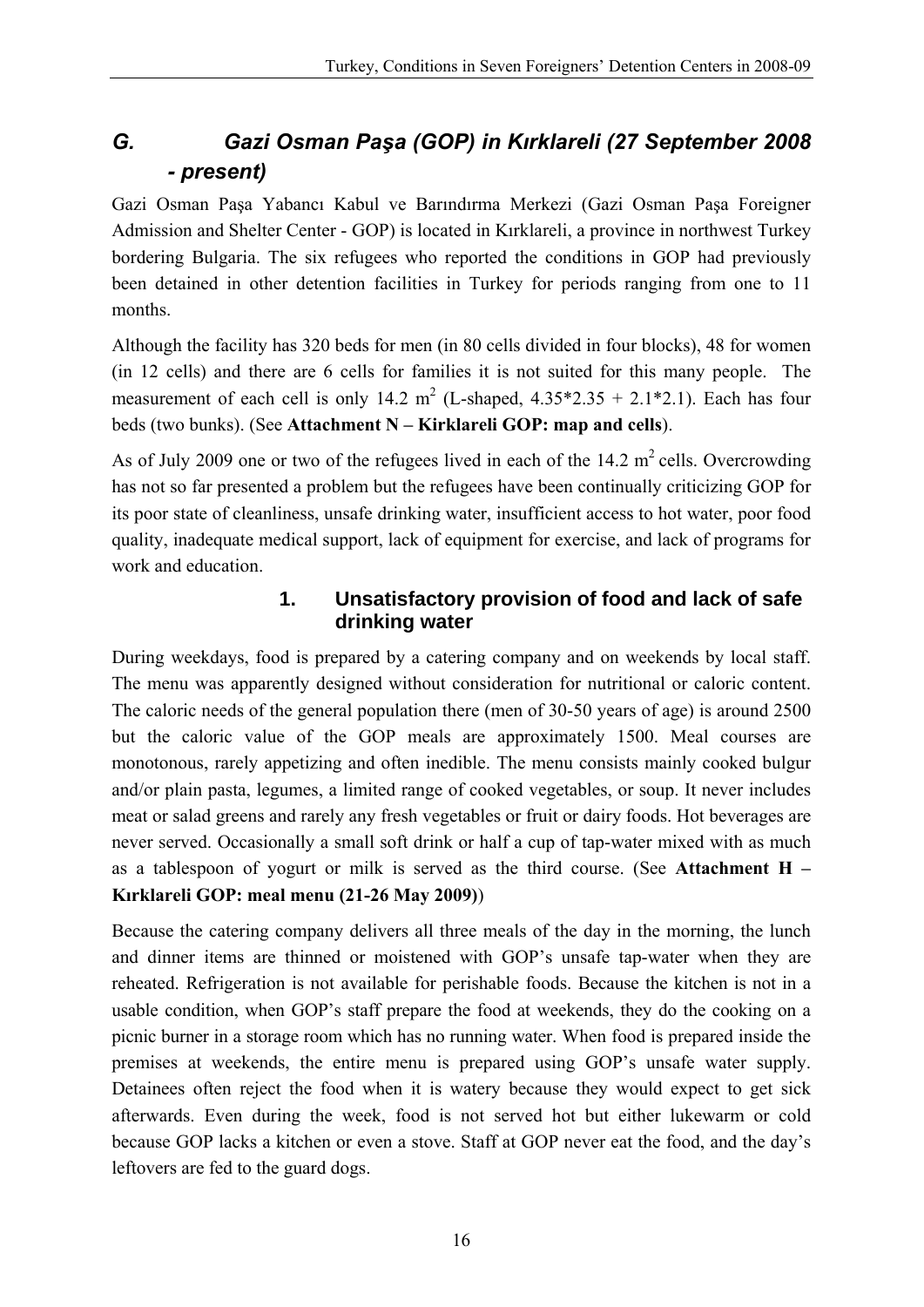<span id="page-18-0"></span>Food is distributed at the iron-barred gate to the block. Detainees eat their food in their cells because the space that once used to be a dining hall is now covered with mold and grime, and has no furniture. Washing food trays and discarding food waste is done in one of the shower stalls because the kitchen is not in a usable state. (See **Attachment I – Kırklareli GOP: food distribution, dish-washing and kitchen**)

Any food preparation that detainees do for themselves is done in their own cells with their own equipment. The "canteen store" is run by private shop assistants who set their own prices which are not subject to any control by the authorities, and in the absence of any other option, detainees are obliged to buy essentials at inflated prices. (See **Attachment J – Kırklareli GOP: inflated grocery prices**)

The water in GOP contains not only the usual impurities that make tap-water unpalatable all over Turkey but also oily solid substances, the source of which is the old water storage tower. (See (**Attachment K – Kırklareli GOP: sediment from 2 Liters of boiled water**) Reportedly, the storage tank in the tower (located 70 meters from the facility fence as shown in the  $1<sup>st</sup>$  photo of Attachment D) has not been cleaned in recent memory. The doctor who visits the facility advises the detainees not to drink GOP's water. Staff at GOP do not drink the tap-water. Detainees purchase water, to the extent that their resources permit, at inflated prices from GOP's canteen store. (See **Attachment J – Kırklareli GOP: inflated grocery prices (May 2009)**)

#### **2. Inadequate medical and hygiene support**

There is a room at GOP for medical consultations, and a doctor frequently visits the center. However, his visits are reportedly very brief, not usually exceeding 20 minutes to offer consultation to the whole population,. It appears that the doctor does not keep records on the detainees' health. Some refugees who were referred to outside doctors complained that examinations and treatments were superficial and insufficient. A refugee whose bifocal glasses were confiscated upon arrest was provided one set of reading glasses. When the refugee requested long distance glasses he was told "not to be greedy". Another refugee whose kidneys had been operated on for kidney-stones and had been experiencing urinary problems following transfer to GOP was merely provided with sedatives. No psychological assessment or treatment is provided.

#### **3. Inadequate provisions for outdoor exercise or indoor activities**

GOP offers no programs for work, no facilities for education, not even a daily newspaper or magazine. The lack of work and education programs have been particularly frustrating and depressing for the refugees at this centre because many of them are held for long periods there.

Detainees are allowed to spend time outdoors in the courtyard between 12-5 p.m. daily. However, like its interior, the exterior of the GOP has a carceral character. The yard is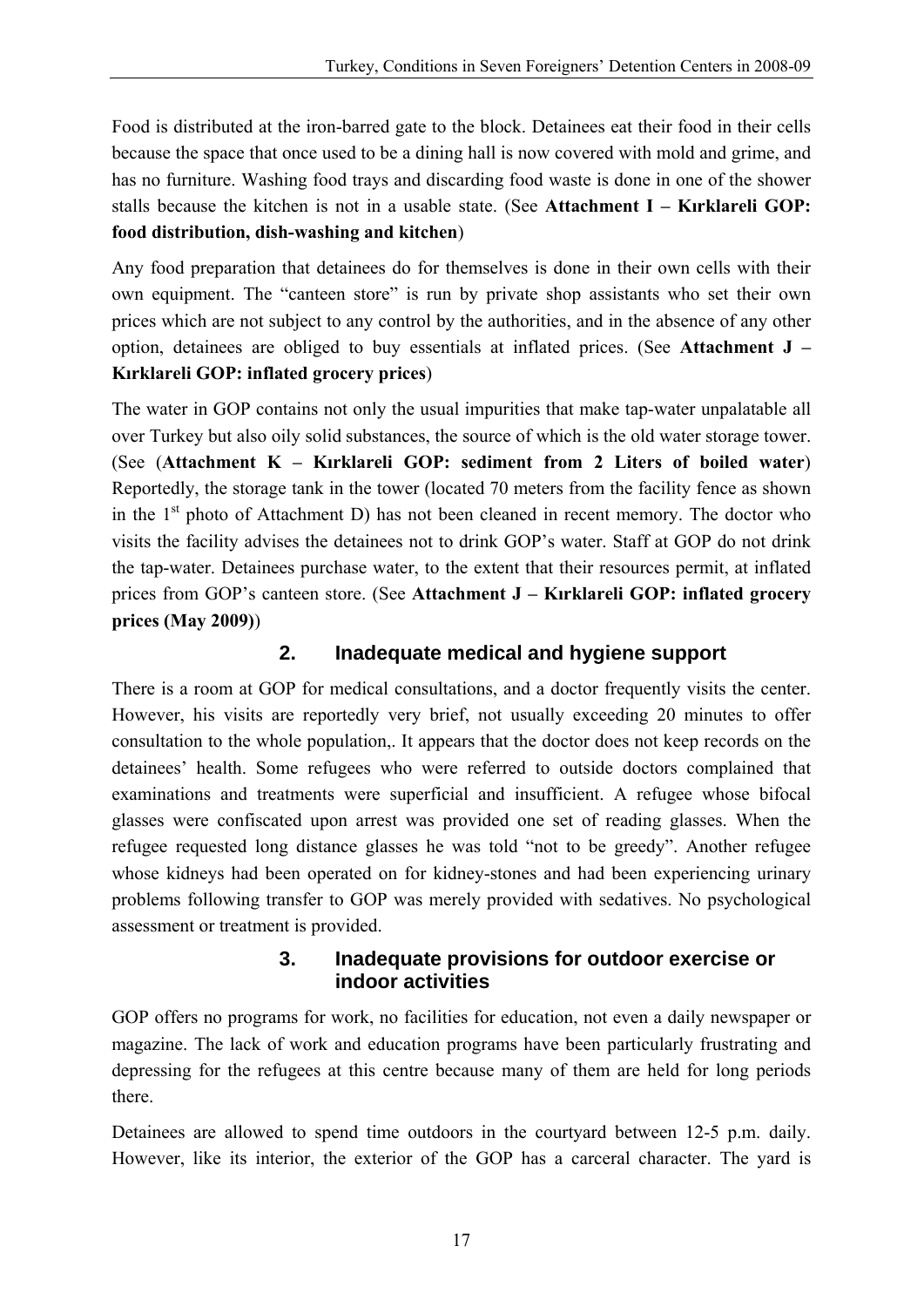<span id="page-19-0"></span>surrounded by a chain-link fence topped with barbed wire, and is equipped with 21 closed circuit cameras. The premises are guarded at all times by one permanently stationed guard, five to seven duty police and six police dogs. (See **Attachment L – Kırklareli GOP: forbidding carceral exterior**)

The courtyard is earth and gravel. The only patch of greenery is an area of overgrown grass, which is reportedly snake-infested. The refuse disposal corner is usually filled with garbage. The only sports equipment in GOP is one tennis-table. Detainees must provide their own rackets and balls.

There is a TV room with a single television set, despite the fact that the foreigners' center will inevitably house a population speaking several different languages. The room is not properly furnished, and has no heating. The TV was out of order from mid-January to mid-March 2009).

#### **4. Poor standards of general cleanliness, sanitary facilities, and provision of hot water**

There is no regime for cleaning or repairs for the cells or the common areas at GOP. Detainees clean their own cells and the bathrooms using the minimal cleaning equipment and materials available. In November 2008 detainees used razor blades to remove years of accumulated mold and grime from walls and fixtures, but the toilets remained in a state of poor hygiene and repair due to the lack of maintenance and cleaning. (See **Attachment M – Kırklareli GOP: sanitary facilities and general state of cleanliness**)

The water heater in GOP is turned on only for a few hours on Mondays and Fridays, but even during these times, the water is lukewarm rather than hot and tends to run out before all have had their shower or completed their washing. For the rest of the week, all laundry and bathing must be done with cold water.